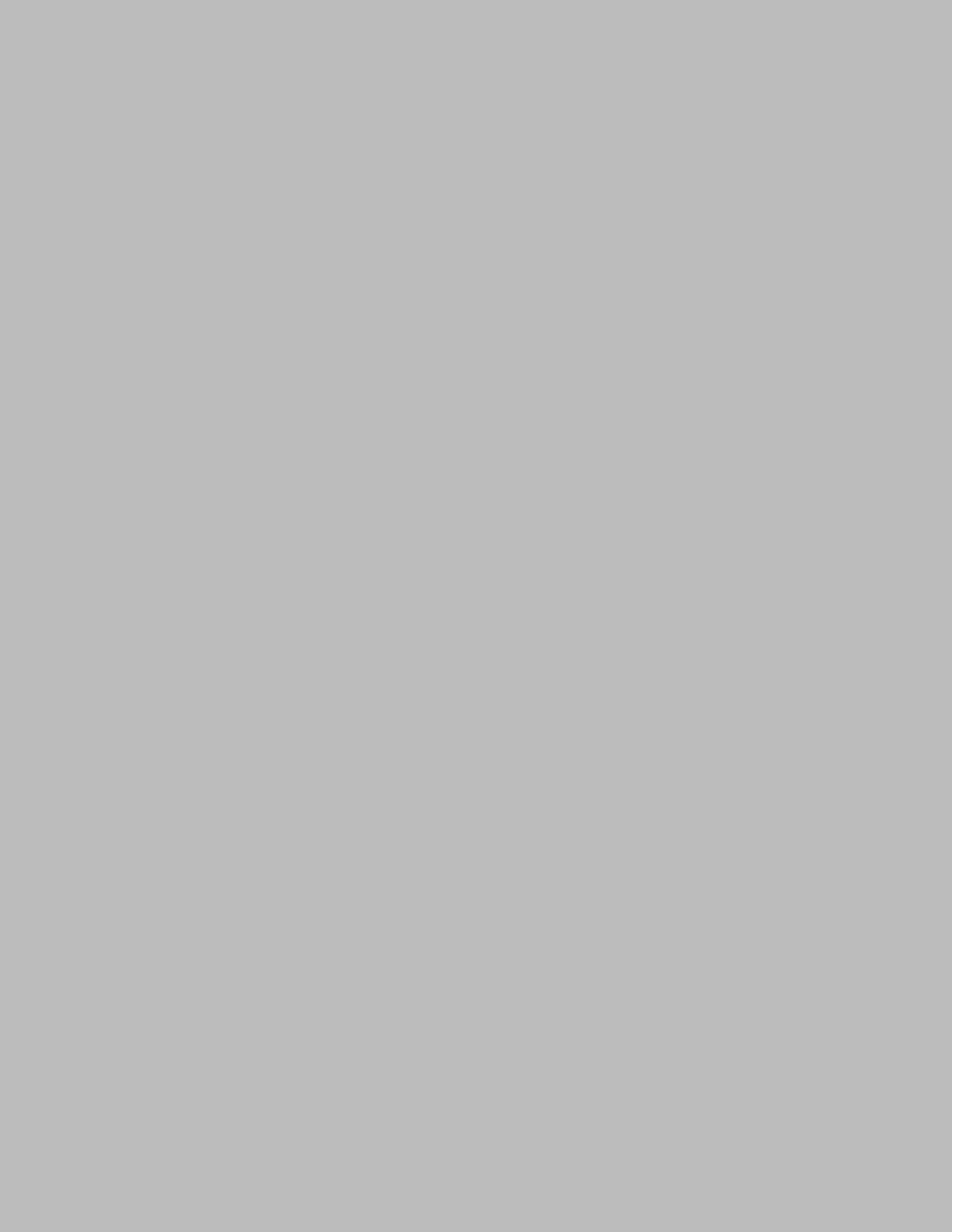# **Per beneficiary payment for primary care**

## **Chapter summary**

The Commission has a long-standing concern that primary care services are undervalued by the Medicare fee schedule for physicians and other health professionals ("the fee schedule") compared with procedurally based services. That undervaluation has contributed to compensation disparities such that average compensation for specialist practitioners can be more than double the average compensation for primary care practitioners. For example, radiologists' average annual compensation in 2010 was \$460,000, while the average for primary care physicians was \$207,000. Such disparities in compensation could deter medical students from choosing primary care practice, deter current practitioners from remaining in primary care practice, and leave primary care services at risk of being underprovided. While Medicare beneficiaries generally have good access to care, as shown in both patient and physician surveys, access for beneficiaries seeking new primary care practitioners raises more concern than access for beneficiaries seeking new specialists (Medicare Payment Advisory Commission 2014).

With the goals of directing more resources to primary care and rebalancing the fee schedule, the Commission made a recommendation in 2008 for a budget-neutral primary care bonus payment, funded by a reduction in payments for non–primary care services. The Patient Protection and Affordable Care Act of 2010 created a bonus program, but it was not budget neutral and thus required additional funding. The program provides

## **In this chapter**

- The fee schedule provides inadequate support for primary care
- Commission's recommendations to support primary care
- Experience with primary care bonus payment
- Converting the primary care bonus payment to a per beneficiary payment
- Design considerations for a per beneficiary payment
- **Conclusion**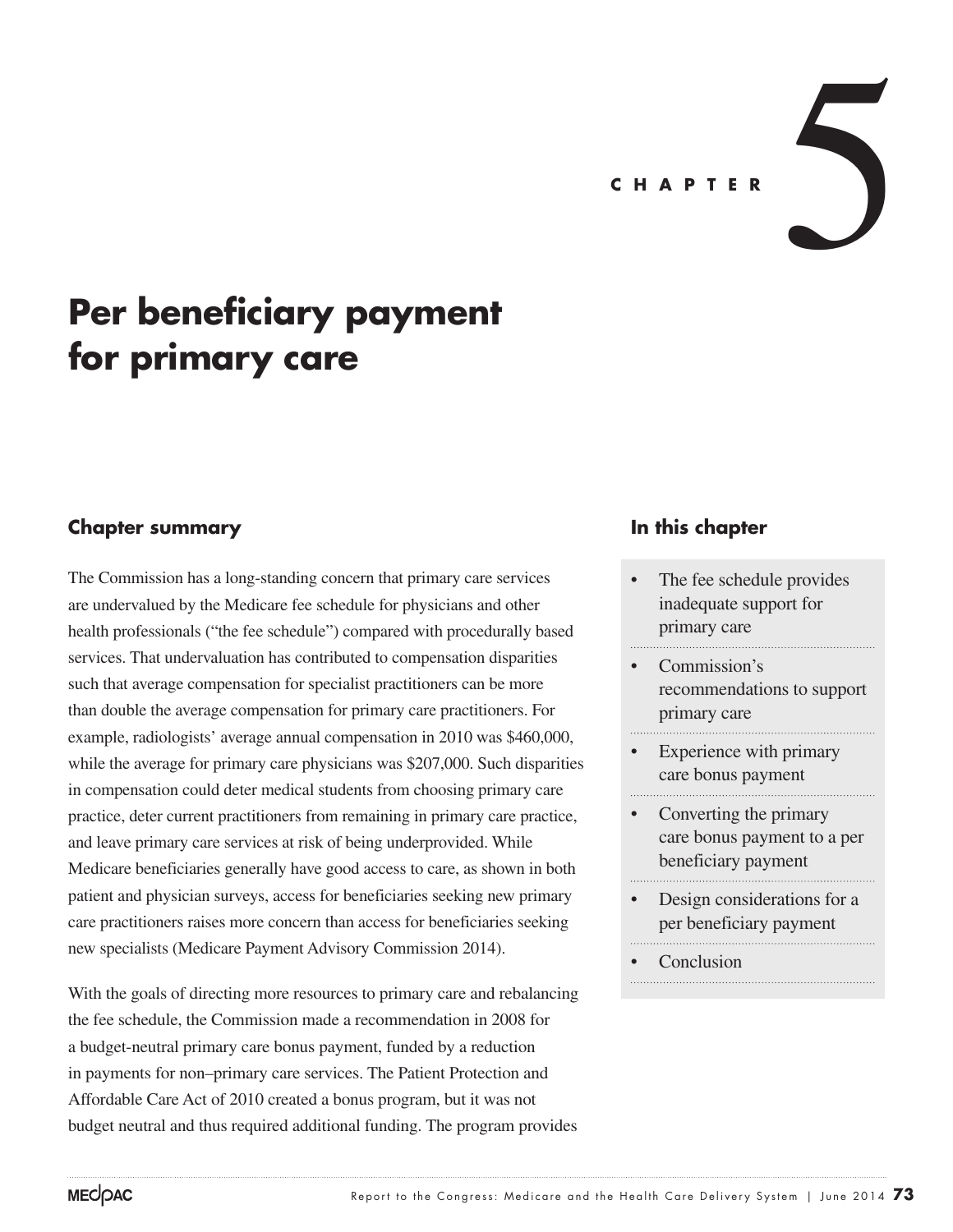a 10 percent bonus payment for primary care services provided by primary care practitioners from 2011 through 2015.

The Commission has also become increasingly concerned that the fee schedule is an ill-suited payment mechanism for primary care. The fee schedule is oriented toward discrete services and procedures that have a definite beginning and end. In contrast, primary care services ideally are oriented toward ongoing, non-face-to-face care coordination for a panel of patients. Some patients in the panel will require the coordination of only preventive and maintenance services. Others will have multiple complex chronic conditions and will require extensive care coordination. The fee schedule is not well designed to support these behind-the-scenes activities, and it is precisely these activities that will be crucial in the move to a more coordinated and efficient health care delivery system of the future.

The primary care bonus program expires at the end of 2015. The Commission believes that the additional payments to primary care practitioners should continue. While the amount of the primary care bonus payment—an average of \$3,938 per eligible practitioner in 2012—is not large and will probably not drastically change the supply of primary care practitioners, it is a step in the right direction. The Commission is considering the option of continuing the additional payments to primary care practitioners, but in the form of a per beneficiary payment. Replacing the primary care bonus payment with a per beneficiary payment could help to move away from a fee-for-service, volume-oriented approach and toward a beneficiarycentered approach that encourages care coordination, including the non-face-to-face activities that are a critical component of care coordination.

This chapter explores a per beneficiary payment for primary care and considers several design issues: requirements that practices must meet to receive the payment, mechanisms for attributing beneficiaries to practitioners or practices, and methods to fund the payment. Specific to funding, we considered two methods. One method is to fund a per beneficiary payment by reducing the payments of all services that are not eligible for the current primary care bonus payment by an equal percentage. A second method is to reduce the payments of services specifically identified as overpriced, service by service, and fund the per beneficiary payment with the savings. ■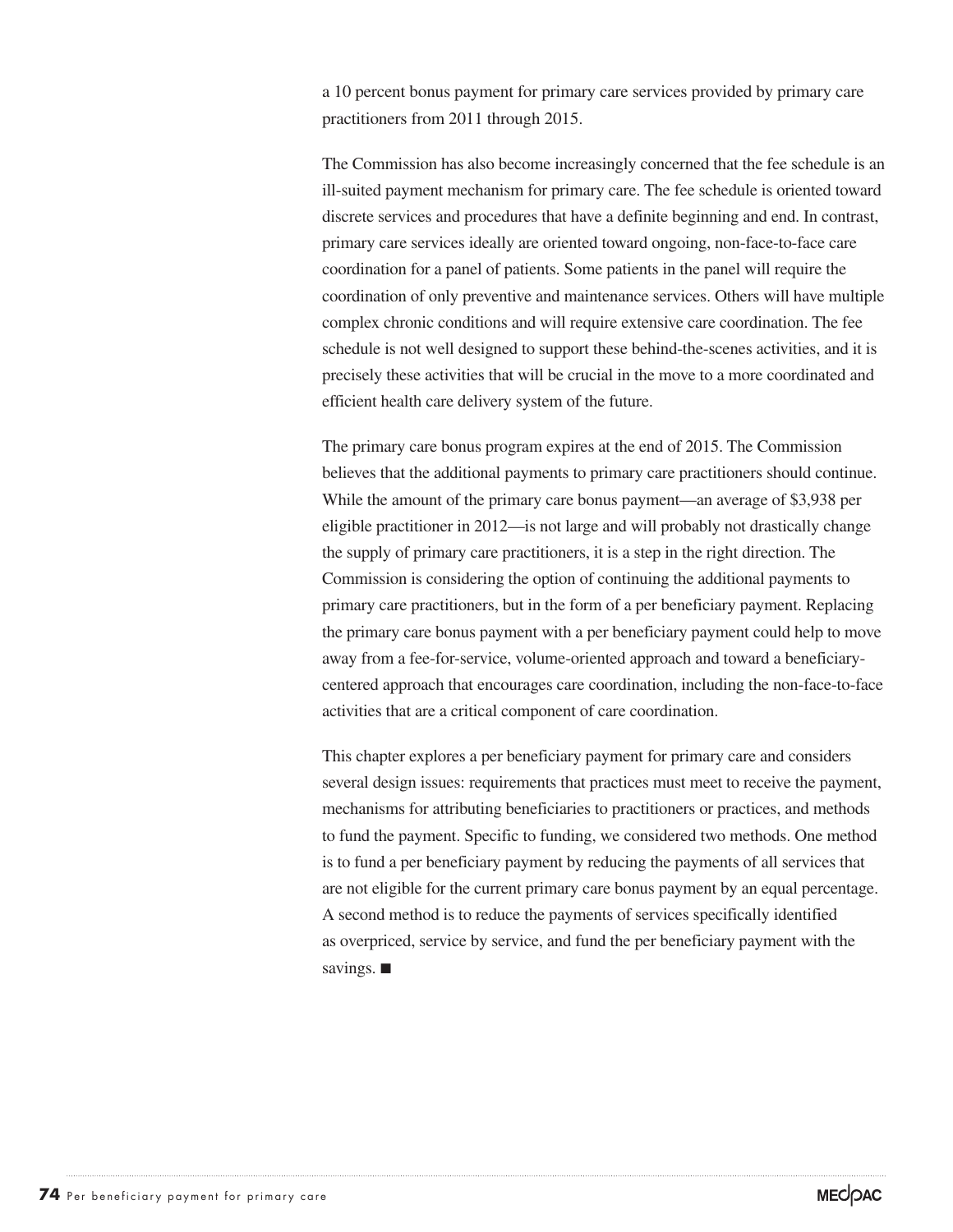## **Primary care physician perspectives on care coordination: Findings from focus groups**

The Commission conducts annual focus groups<br>in select markets aimed at providing more<br>qualitative descriptions of primary care physiciant<br>and handiciany experiences with the Medicare program in select markets aimed at providing more qualitative descriptions of primary care physician and beneficiary experiences with the Medicare program. We conduct focus groups in markets where Medicare beneficiaries have reported experiencing relatively poor access to routine, specialty, and needed care on the Consumer Assessment of Healthcare Providers and Systems® survey. In selecting from the markets where Medicare beneficiaries report relatively poor access to care, we also factor in geographic and urban/rural diversity. In 2012 and 2013, Commission staff conducted focus groups in the following markets: the Bronx, NY; Greenville, SC; Chicago, IL/Gary, IN; and Richmond, VA. In each market, we held two focus groups with primary care physicians and three focus groups with Medicare beneficiaries. Each focus group consisted of 9 to 11 individuals. The primary care physicians who participated in the focus groups included solo practitioners, those organized in small group practices or large group practices, and those employed within hospital-based practices. Some of the primary care physicians were also part of care coordination initiatives, including medical homes. In each market, Commission staff also visited health systems, hospitals, physician offices, and other providers. Many of the providers we visited were also part of care coordination initiatives.

During the focus groups, primary care physicians reported numerous challenges to coordinating beneficiaries' care. Communication breakdowns between the primary care physicians and other providers (usually specialists) and between primary care physicians and hospitals were described as main impediments to care coordination. For example, some primary care physicians reported having to delay

**Background**

Primary care is essential to delivery system reform, but the current Medicare fee schedule for physicians and other health professionals undervalues it relative to specialty care and does not explicitly pay for non-face-to-face care coordination (see the text box for a discussion of physician perspectives on care coordination). Those shortcomings

primary care appointments when specialists did not provide reports on referred patients. Some primary care physicians also said that when one of their patients was in the hospital, they were rarely notified, if at all, of the patient's admission—even if that physician had privileges in that hospital.

Many of the primary care physicians in the focus groups stated that care coordination activities could help improve quality of care. Primary care physicians and other providers already participating in patientcentered medical homes said care coordination activities did improve the way they practice. Care coordination activities included more team-based care, increased face-to-face time with patients, follow-up with patients after primary care visits (e.g., through phone calls), checking in with patients after a hospital stay, improved communication with specialists, increased preventive care, and increased patient education.

However, primary care physicians and other providers reported that significant financial investments are required to implement and maintain a fully developed care coordination model. For example, many providers had to hire new staff or delegate new responsibilities to existing staff to implement the care coordination activities that resulted in the above improvements. Some primary care physicians in the focus groups stated that those financial investments are impediments to developing care coordination activities and pursuing initiatives such as medical homes. This sentiment was more common among the solo practitioners and those in small group practices. Moreover, several primary care physicians reported having looked into the process of being certified as a patient-centered medical home, but decided it was not worth pursuing for financial reasons. ■

of the fee schedule have contributed to compensation disparities between primary care practitioners and specialists such that average compensation for some specialties can be more than double that of primary care practitioners. Faced with such compensation disparities, practitioners may increasingly opt for specialty practice over primary care practice, exposing beneficiaries to an increasing risk, in the long run, of impaired access to primary care.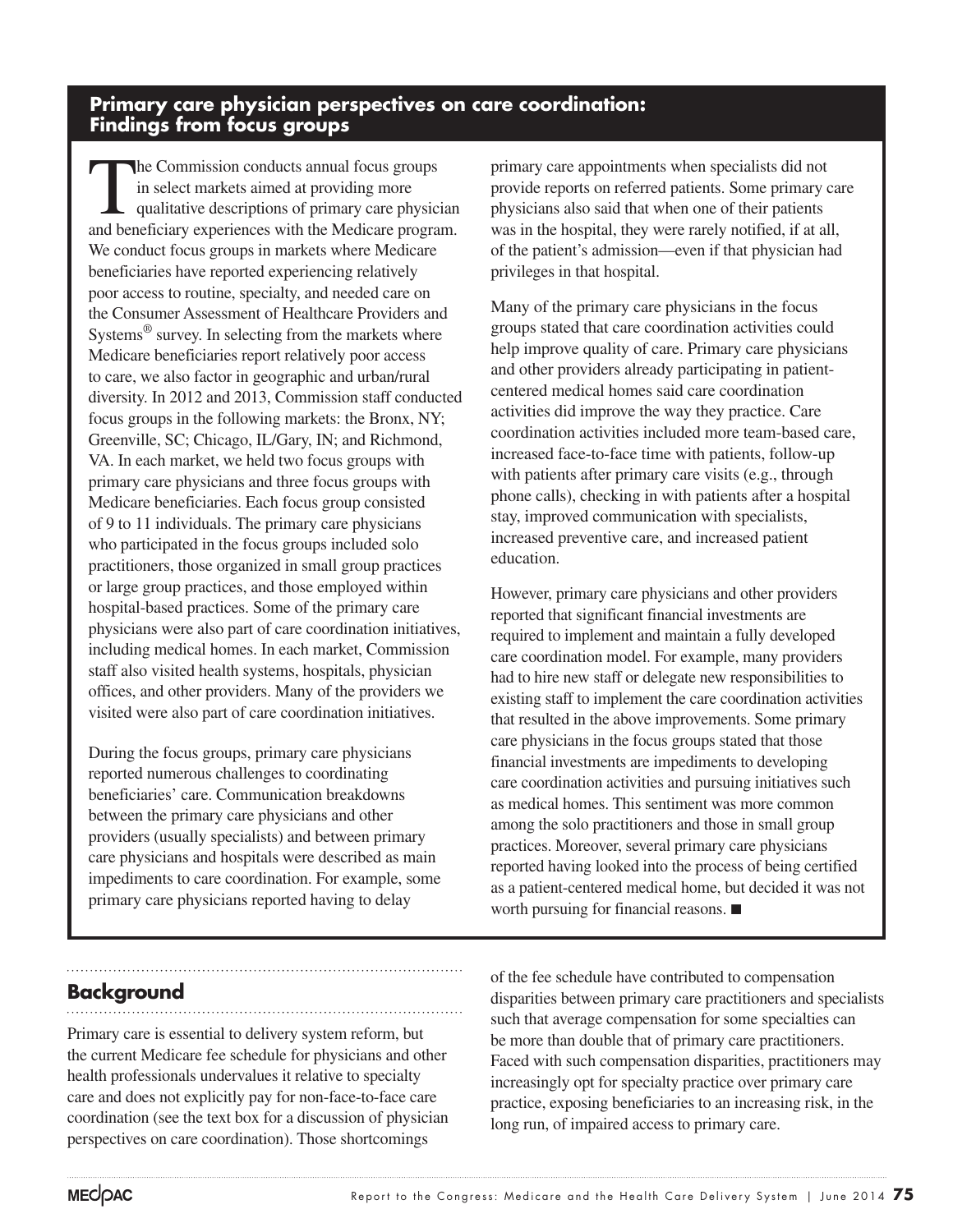**F i g ur e 5-1**

**5–1 Growth in the volume of procedurally based services generally exceeds that of E&M services, 2000–2012 Volume growth has raised... FIGURE**



Note: E&M (evaluation and management). Volume growth for E&M from 2009 to 2010 is not directly observable because of a change in payment policy for consultations. To compute cumulative volume growth for E&M through 2011, we used a growth rate for 2009 to 2010 of 1.85 percent, which is the average of the 2008 to 2009 growth rate of 1.70 percent and the 2010 to 2011 growth rate of 2.00 percent.

Source: MedPAC analysis of claims data for 100 percent of Medicare beneficiaries. Deficiencial idea.

The Commission has made several recommendations to address the inadequacies of the fee schedule. To rebalance the fee schedule, the Commission has proposed identifying overpriced services and pricing them appropriately, replacing the sustainable growth rate (SGR) formula with payment updates that are higher for primary care than a labor intensive and labor intensive a specialty care, and establishing a primary care bonus reductions in time and effort. Because those payment funded from non–primary care services. To advance support for coordinated care, the Commission of the recommendation to identify overpriced services and price them appropriately was established under the increase the Protecting Access to Medicare Act of 2014. Variants of the recommendations for a primary care bonus payment and a medical-home pilot were established under the Patient Protection and Affordable Care Act of 2010 (PPACA).

The primary care bonus program created by PPACA expires at the end of 2015. This chapter explores the option of replacing the primary care bonus payment, after it expires, with a per beneficiary payment for eligible primary care practitioners. In establishing a per beneficiary

payment for primary care, several design issues need to be considered, including requirements that practices must meet to receive the payment, mechanisms for attributing beneficiaries to practitioners or practices, and methods to fund the payment.

# **The fee schedule provides inadequate**  E&M support for primary care

The fee schedule undervalues primary care relative to procedurally based services, leading to compensation disparities between primary care and specialty care. Those compensation disparities may, in the long run, expose beneficiaries to an increased risk of impaired access to primary care.

#### **Undervaluation of primary care services**

The undervaluation of primary care services stems from at least two problems with the fee schedule. First, the payment per primary care service is undervalued relative to payments per procedurally based services. Second, the volume of procedurally based services can be increased more readily than the volume of primary care services. Payment for services is based on an assessment of how much time and effort services require relative to one another. Over time, those assessments can get out of balance as the amount of time and effort required for procedurally based services declines due to advances in technology, technique, and other factors. Primary care services—generally defined as a subset of evaluation and management (E&M) services that include office visits, nursing facility visits, and home visits—tend to be labor intensive and so do not lend themselves to similar reductions in time and effort. Because those changes in ded from non-primary care services. To relative time and effort are not quickly reflected in the fee schedule, procedurally based services become overpriced relative to primary care services over time. For those same reasons, procedurally oriented specialties can more easily increase the volume of services they provide (and therefore their revenue from Medicare), while other specialties particularly those that spend most of their time providing labor-intensive primary care services—have limited ability to increase their volume. recommended establishing a medical-home pilot. A variant relative to primary care services over time. For those same

> Figure 5-1 groups procedurally based services into the categories of imaging (e.g., chest X-rays), tests (e.g., hemoglobin counts), major procedures (e.g., aneurysm repair), and other procedures (e.g., minor dermatological procedures). From 2000 to 2012, the growth in the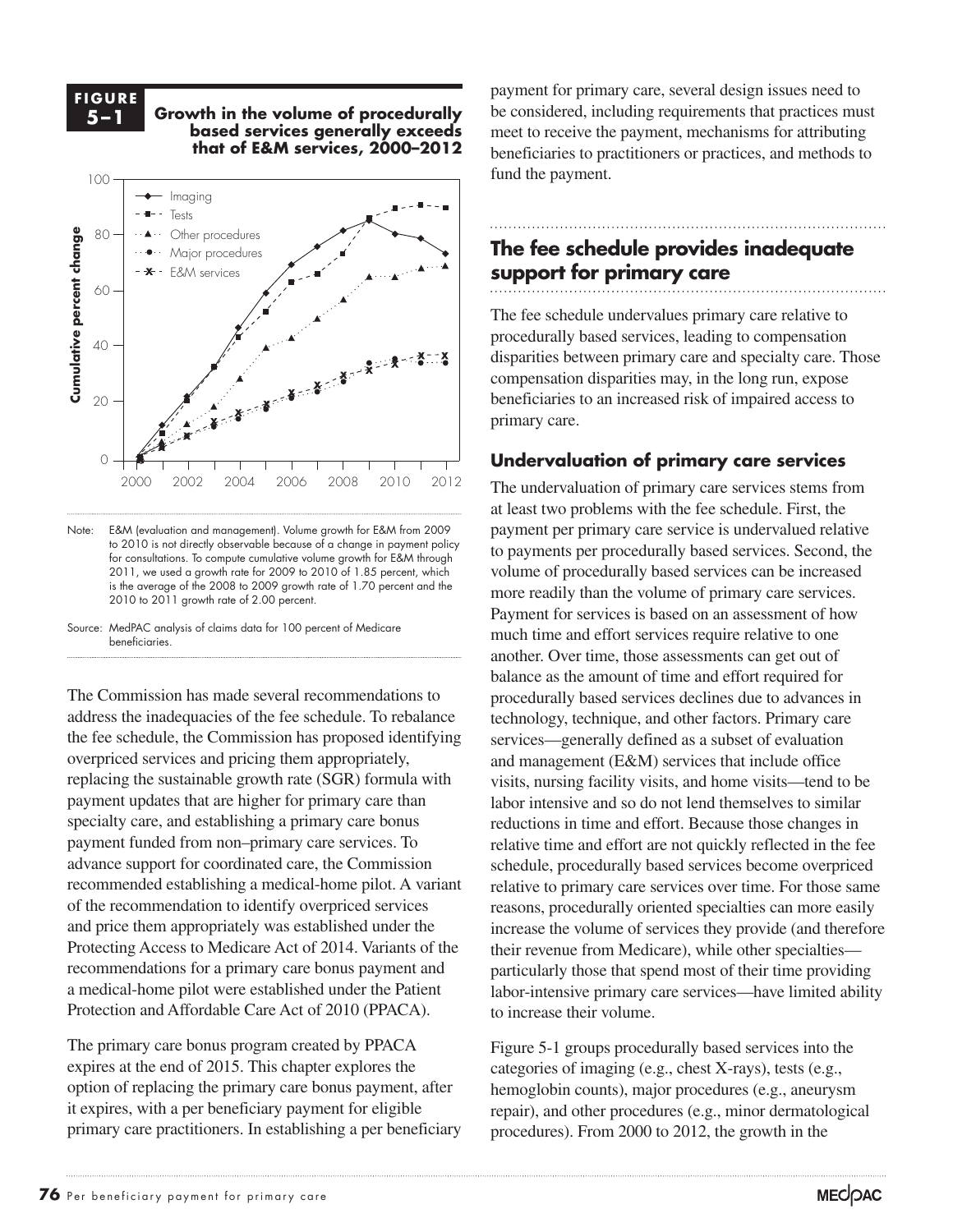**FIGURE F i g ur e 5-2 5–2**

#### **Disparities in physician compensation were widest when primary care was compared with proceduralists and radiologists, 2010**



Note: Simulated compensation is compensation as if all services were paid under the Medicare physician fee schedule.

Source: Urban Institute and Medical Group Management Association (MGMA) analysis of 2010 data from the MGMA's Physician Compensation and Production Survey on behalf of the Commission. The analysis is an update of earlier work performed on behalf of the Commission (for a description of the original analysis see Berenson et al. 2010).

volume of procedurally based services (other than major procedures) exceeded that of E&M services. Over that time period, cumulative growth in the volume of imaging, tests, and other procedures totaled 73 percent, 90 percent, and 69 percent, respectively, surpassing the cumulative growth in the volume of E&M services of 37 percent (Figure 5-1).  $\mathcal{L}$  is in the datasheet. Make updates in the datasheet. Make updates in the datasheet. Make updates in the datasheet.

#### **Compensation disparities between primary FULLITETENCES DETWEEN care and specialty physicians**

The undervaluation of primary care services leads to compensation disparities between primary care and specialty care. Based on an analysis of 2010 data, actual inclusion consisting sympathetics are to contain the legacy of  $\alpha$ physician compensation averaged about \$305,000 (Urban Institute and Medical Group Management Association mstrute and included Group Management Association.<br>(MGMA) analysis of 2010 data from the MGMA's Physician Compensation and Production Survey on behalf and a of the Commission) (Figure 5-2).<sup>1</sup>

Compensation was much higher for some specialties than it was for others. The specialty groups with the

highest compensation were the procedural group and radiology. (The procedural specialties in this analysis are cardiology, dermatology, gastroenterology, and pulmonary medicine.) Actual compensations for the procedural group and radiology were about \$445,000 and \$460,000, respectively—more than double that of the \$207,000 average for primary care physicians.<sup>2, 3</sup>

Differences between Medicare's fees and the fees of other payers do not explain the disparities. Simulated compensations were also calculated as if all services ervandation of primary care services reads to<br>
provided by physicians were paid under Medicare's<br>
sation disparities between primary care and fee schedule. Simulated annual compensation for all specialties averaged about \$254,000—17 percent lower In compensation averaged about \$505,000 (Croan<br>than average actual compensation. Simulated, average annual compensation was about \$408,000 for radiologists and about \$398,000 for procedural physicians. Simulated compensation at those levels was still more than double ommission) (Figure 5-2).<sup>4</sup> that of the average simulated compensation for primary that of the average simulated compensation for primary care physicians of \$170,000. Under some pricing mechanisms, such disparities in compensation could be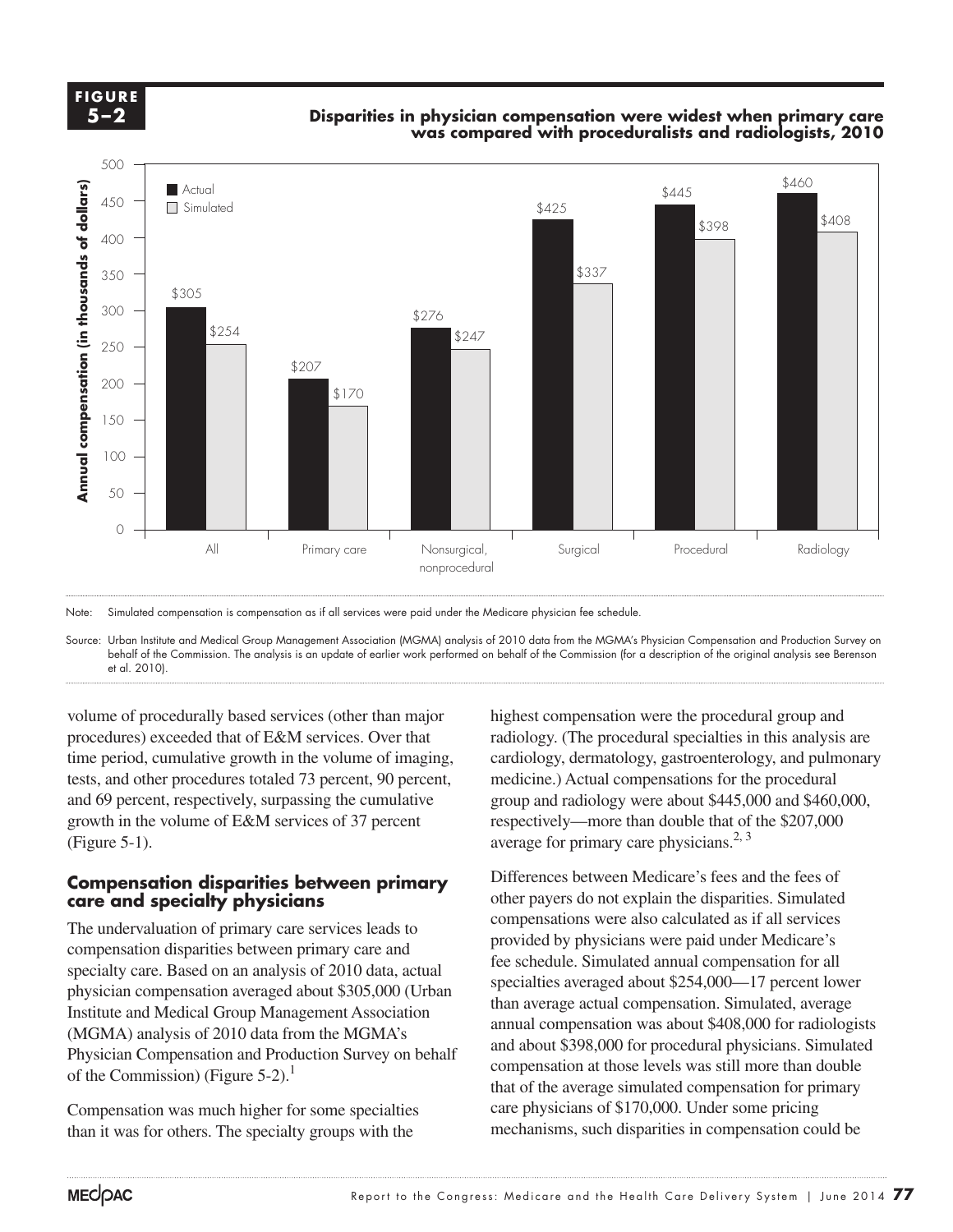#### **5–1 Average bonus payments per eligible primary care practitioner, 2011 and 2012**

|      | Total bonus<br>payment<br>(in millions) | <b>Eligible</b><br><b>practitioners</b> | Average bonus<br>payment per eligible<br>practitioner | <b>Average bonus payment</b><br>per eligible practitioner in top<br>quartile of the bonus distribution |
|------|-----------------------------------------|-----------------------------------------|-------------------------------------------------------|--------------------------------------------------------------------------------------------------------|
| 2011 | \$558                                   | 156.673                                 | \$3,562                                               | \$9,900                                                                                                |
| 2012 | \$664                                   | 168.685                                 | \$3,938                                               | \$9,300                                                                                                |
|      |                                         |                                         |                                                       |                                                                                                        |

Source: MedPAC analysis of claims data for 100 percent of Medicare beneficiaries, Centers for Medicare & Medicaid Services 2013a, Centers for Medicare & Medicaid Services 2012b.

based on differences in the value of services provided. However, these factors are not taken into account in the prices set under the Medicare fee schedule. A primary goal of the fee schedule is for payment to reflect the time and effort required to provide services without regard to specialty designation—in other words, to provide equal payment for equal work across specialties (Berenson et al.  $2010$ ).<sup>4</sup>

#### **Access to primary care services**

Such disparities in compensation can deter medical students from choosing primary care specialties and deter current practitioners from remaining in primary care practice, exposing beneficiaries to an increased risk in the long run of impaired access to primary care. Medicare beneficiaries generally have good access to care. However, access to primary care could become more difficult in the future as the newly insured seek care and as the baby-boom generation ages into retirement, increasing the number of Medicare beneficiaries and decreasing the number of practitioners.

## **Commission's recommendations to support primary care**

In response to these trends in the primary care workforce and the importance of primary care to both coordinated care and future payment reforms to improve the delivery of care, the Commission has made a number of recommendations to address the undervaluation of primary care services in the fee schedule relative to other services.

The Commission made recommendations that the Secretary identify overpriced services and collect data to improve the estimates of work and practice expense in the fee schedule (Medicare Payment Advisory Commission 2011, Medicare Payment Advisory Commission 2006a).

A variant of that recommendation was enacted into law in April of this year under the Protecting Access to Medicare Act. The Commission also made a recommendation that CMS establish a medical-home pilot project (Medicare Payment Advisory Commission 2008). A variant of that recommendation was enacted into law in 2010 under PPACA. The Commission's recommendation for replacing the SGR system would provide higher updates for primary care relative to specialty care (Medicare Payment Advisory Commission 2011). Finally, the Commission made a recommendation to establish a budget-neutral primary care bonus payment, funded by a reduction in payments for non–primary care services. PPACA created a bonus program, but it was not budget neutral and thus required additional funds (Medicare Payment Advisory Commission 2008).

# **Experience with primary care bonus payment**

The primary care bonus program enacted into law in 2010 under PPACA (named the Primary Care Incentive Payment program) establishes a 10 percent bonus payment for eligible primary care services provided by eligible primary care practitioners. Eligible primary care services are a subset of E&M services made up primarily of office visits, nursing facility visits, and home visits. Visits to hospital inpatients and emergency department care are not considered eligible primary care services. Eligible primary care practitioners include practitioners who have a primary Medicare specialty designation of family practice, internal medicine, pediatrics, geriatrics, nurse practitioner, clinical nurse specialist, or physician assistant and for whom eligible primary care services account for at least 60 percent of allowed charges under the fee schedule (excluding hospital inpatient care and emergency department visits from the calculation). Practitioners do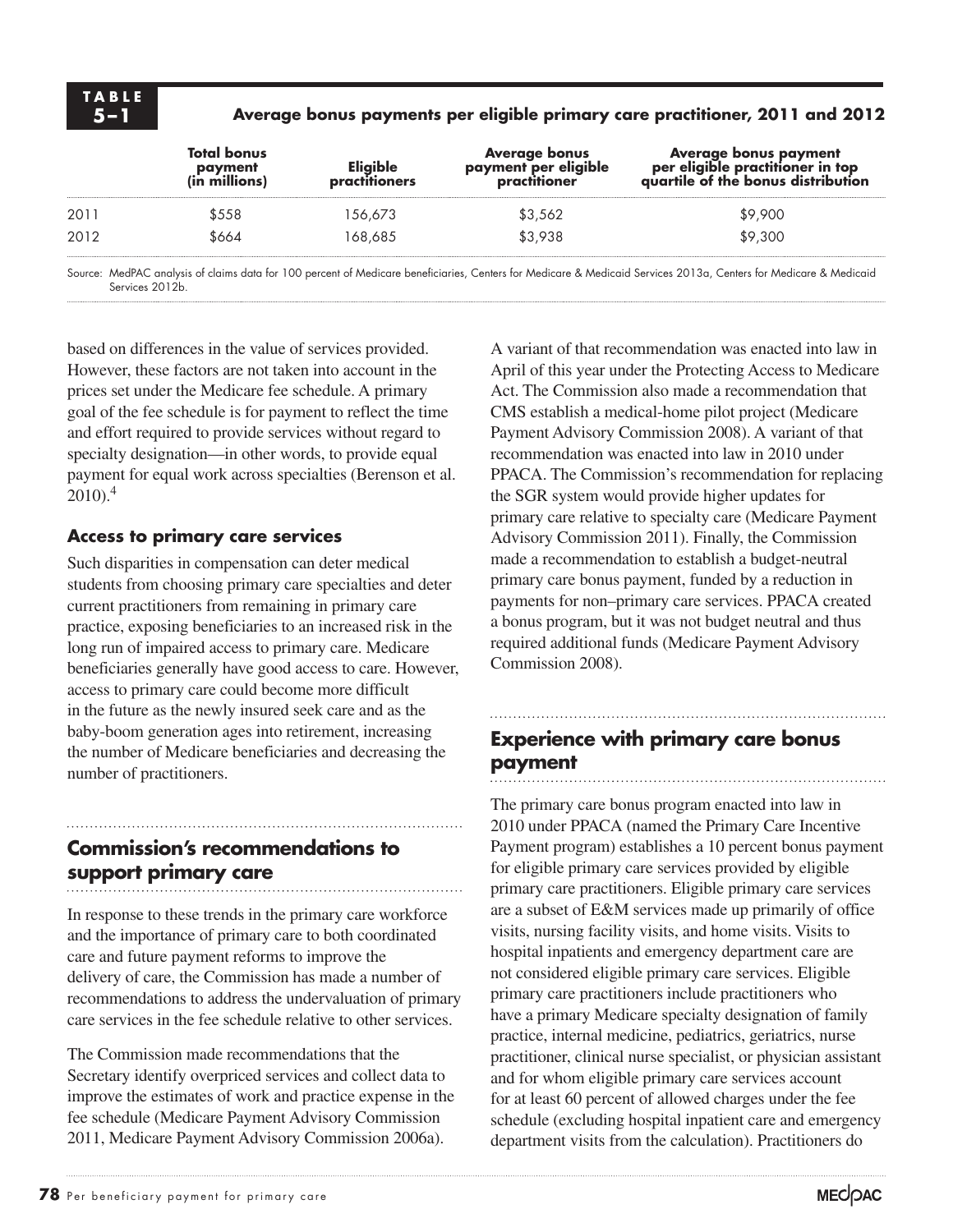## **Medicaid fee increase for primary care**

I mder a provision in the Patient Protection<br>and Affordable Care Act of 2010, states a<br>required in 2013 and 2014 to pay certain and Affordable Care Act of 2010, states are required in 2013 and 2014 to pay certain primary care physicians (and nonphysicians under their supervision) Medicaid fees that are at least equal to Medicare fees for primary care services. The physicians eligible are those with a specialty designation of family medicine, general internal medicine, and pediatric medicine and those with a subspecialty within the three primary care categories. The federal government is funding the full cost of the fee increase, up to the difference between Medicaid fees as of July 1, 2009, and Medicare fees in 2013 and 2014 (Kaiser Commission on Medicaid and the Uninsured 2012).

not apply for the bonus. It is paid automatically based on the provider's specialty and claims history. The program began in 2011 and expires at the end of 2015. (See the text box for another primary care provision in PPACA—set to expire at the end of 2014—that raises Medicaid fees to equalize them with Medicare's.)

Bonus payments totaled \$558 million in 2011 and \$664 million in 2012 (Table 5-1) (Centers for Medicare & Medicaid Services 2013a, Centers for Medicare & Medicaid Services 2012b). About 157,000 practitioners were eligible for the bonus in 2011, and about 169,000 were eligible in 2012, or about 17 percent of all practitioners billing Medicare in those years. On average, eligible practitioners received an annual bonus of about \$3,600 in 2011 and \$3,900 in 2012. However, practitioners who provided more primary care services to a greater number of fee-for-service (FFS) Medicare beneficiaries received much more than the average. The average bonus for practitioners in the top quartile of the bonus distribution was about \$9,900 in 2011 and \$9,300 in 2012.

# **Converting the primary care bonus payment to a per beneficiary payment**

The Commission is considering the option of replacing the primary care bonus payment after it expires with a per beneficiary payment for eligible primary care practitioners. Replacing the primary care bonus payment CMS estimated that it would increase federal spending by \$5.8 billion in 2013 and \$6.1 billion in 2014 (Centers for Medicare & Medicaid Services 2012a).

On average, Medicaid fees for primary care services were expected to increase by 73 percent in 2013 (Zuckerman and Goin 2012). However, depending on the state, the estimated effect on Medicaid fees would have varied. Average primary care fees were expected to more than double in six states—Florida, New Jersey, Michigan, California, New York, and Rhode Island and to increase more than 50 percent in a dozen more states (Zuckerman and Goin 2012). ■

with a per beneficiary payment could help Medicare move away from the volume-oriented FFS payment approach and toward a beneficiary-centered payment approach that encourages care coordination, including the nonface-to-face activities that are critical components of care coordination. Of course, a per beneficiary payment in itself will not guarantee an increase in care coordination activities because practitioners could use the additional funds for other purposes, but it may be a step in the right direction. Separately, CMS has recently created FFS billing codes for some non-face-to-face activities (see text box, p. 81) even though FFS payment has typically focused on face-to-face activities.

In converting the primary care bonus payment to a per beneficiary payment, primary care practitioners would be defined as those practitioners enrolled in Medicare with a primary specialty designation of family practice, internal medicine, pediatrics, geriatrics, nurse practitioner, certified clinical nurse specialist, or physician assistant and for whom eligible primary care services account for at least 60 percent of allowed charges under the fee schedule (excluding hospital inpatient care and emergency department visits from the calculation). Eligible primary care practitioners would receive monthly payments based on the number of FFS Medicare beneficiaries who received eligible primary care services.

For example, eligible practitioners provided primary care services to 21 million FFS beneficiaries in 2012, for which practitioners received an average of \$31 per beneficiary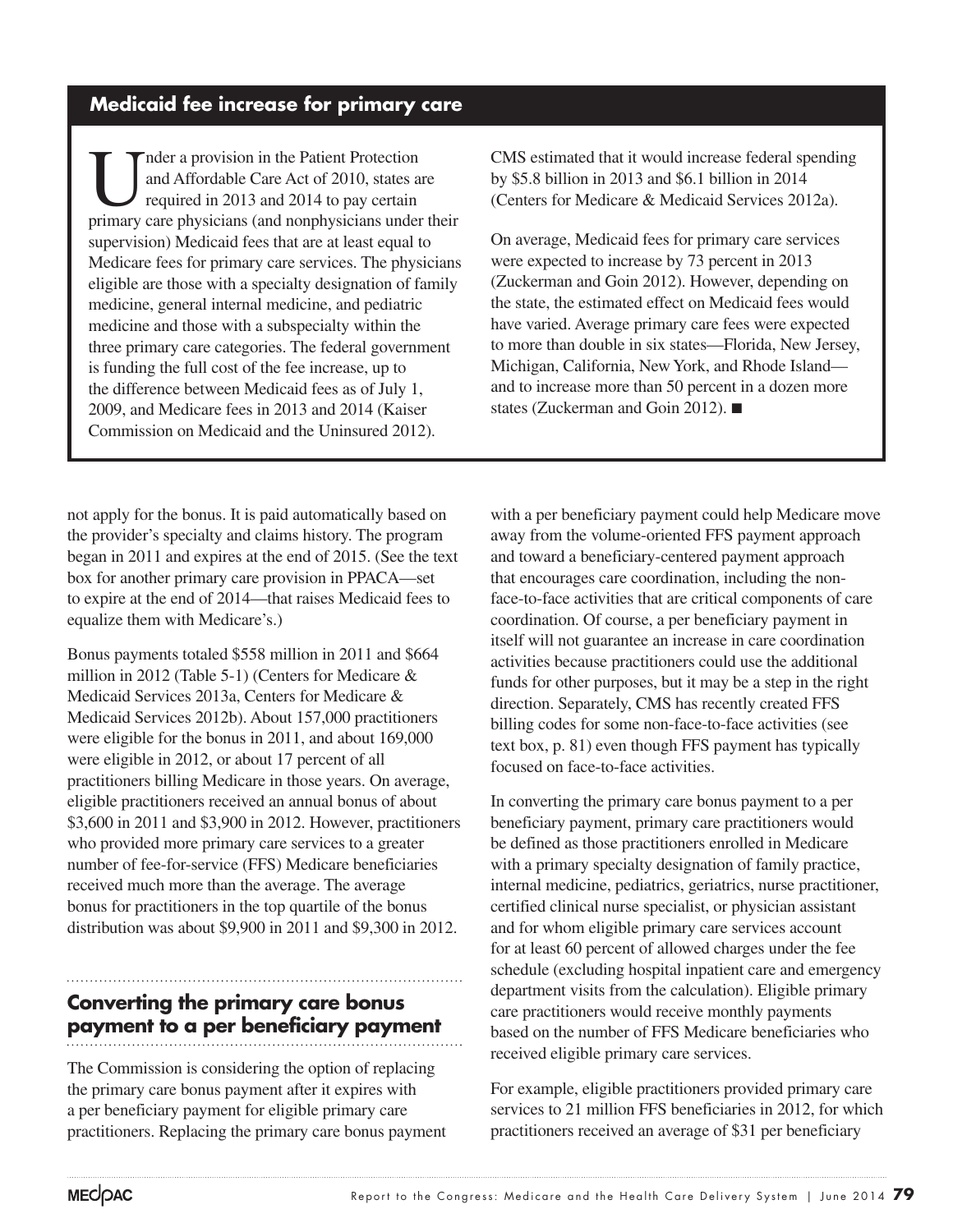#### **5–2 Converting primary care bonus payment to per beneficiary payment, 2011 and 2012**

|      | <b>Total bonus</b><br>payment<br>(in millions) | Number of beneficiaries provided<br>eligible primary care services<br>by eligible practitioners<br>(in millions) | Average bonus<br>payment per FFS<br>beneficiary | Monthly<br>per beneficiary<br>payment |
|------|------------------------------------------------|------------------------------------------------------------------------------------------------------------------|-------------------------------------------------|---------------------------------------|
|      | la                                             | b                                                                                                                | $[c] = [a]/[b]$                                 | $[d] = [c]/[12]$                      |
| 2011 | \$558                                          | 20.4                                                                                                             | \$27.35                                         | \$2.28                                |
| 2012 | \$664                                          | 21.3                                                                                                             | \$31.17                                         | \$2.60                                |
|      | Note: FFS Ifee for service)                    |                                                                                                                  |                                                 |                                       |

Note: FFS (fee-for-service).

Source: MedPAC analysis of claims data for 100 percent of Medicare beneficiaries; Centers for Medicare & Medicaid Services 2013a; Centers for Medicare & Medicaid Services 2012b.

in that year under the primary care bonus program (Table 5-2). This amount would equal a monthly, per beneficiary payment of about \$2.60. (Results based on 2011 data are similar and shown in Table 5-2.) Medicare, Medicaid, and the private sector do have programs testing per beneficiary payments (text box, pp. 82–83). In those programs, monthly per beneficiary payments range from a low of \$1.50 to as much as \$30.00.

Based on the example of a monthly, per beneficiary payment of \$2.60, eligible practitioners would receive about \$3,900 in additional Medicare revenue per year, on average. Practitioners who provided primary care services to more FFS Medicare beneficiaries than the average practitioner would earn more. To extend the example, consider a primary care practitioner with a panel of 1,400 patients of which 280 (20 percent) are FFS Medicare beneficiaries. A \$2.60 monthly, per beneficiary payment would provide \$8,700 in additional Medicare revenue per year.

## **Design considerations for a per beneficiary payment**

In establishing a per beneficiary payment for primary care, several design issues—including practice requirements, beneficiary attribution, and funding mechanisms—need to be considered. Those considerations depend on the goals behind the per beneficiary payment. Goals could include increasing the compensation of primary care providers, directing more resources to primary care services, or redesigning the delivery of primary care. The goals that can be attained are in turn dependent on the amount of funding for the per beneficiary payment. A small per

beneficiary payment—such as the example just discussed of \$2.60 per beneficiary per month—may not seem like it would provide practitioners with the resources and incentives to undertake rigorous practice transformation. However, Medicare is not working in isolation. Other payers also are providing per beneficiary payments and other types of support for primary care (see text box, pp. 82–83). Even if Medicare contributes only modestly, the Commission believes it is worthwhile to do so, and allowing the Medicare primary care bonus to expire without a replacement would send a poor signal to primary care practitioners.

#### **Practice requirements**

Should any additional criteria be required of primary care practitioners to be eligible for the per beneficiary payments? Having practice requirements could provide a specific return for the additional funds directed toward primary care. For example, in return for a per beneficiary payment, practices could be required to improve access. Improved access could take many forms: increasing office hours, maintaining 24-hour phone coverage, and offering other opportunities for patient–caregiver communication such as e-mails or texting. Practices could be required to engage in care coordination activities such as employing a care manager and developing care plans. Practices also could gain eligibility for the per beneficiary payment by meeting specified outcomes or performance thresholds, for example, based on the appropriate use of services.

However, evidence concerning the effect of practice requirements on reducing health care spending and improving quality is not clear. Practice requirements could add to costs and may not increase value. Practice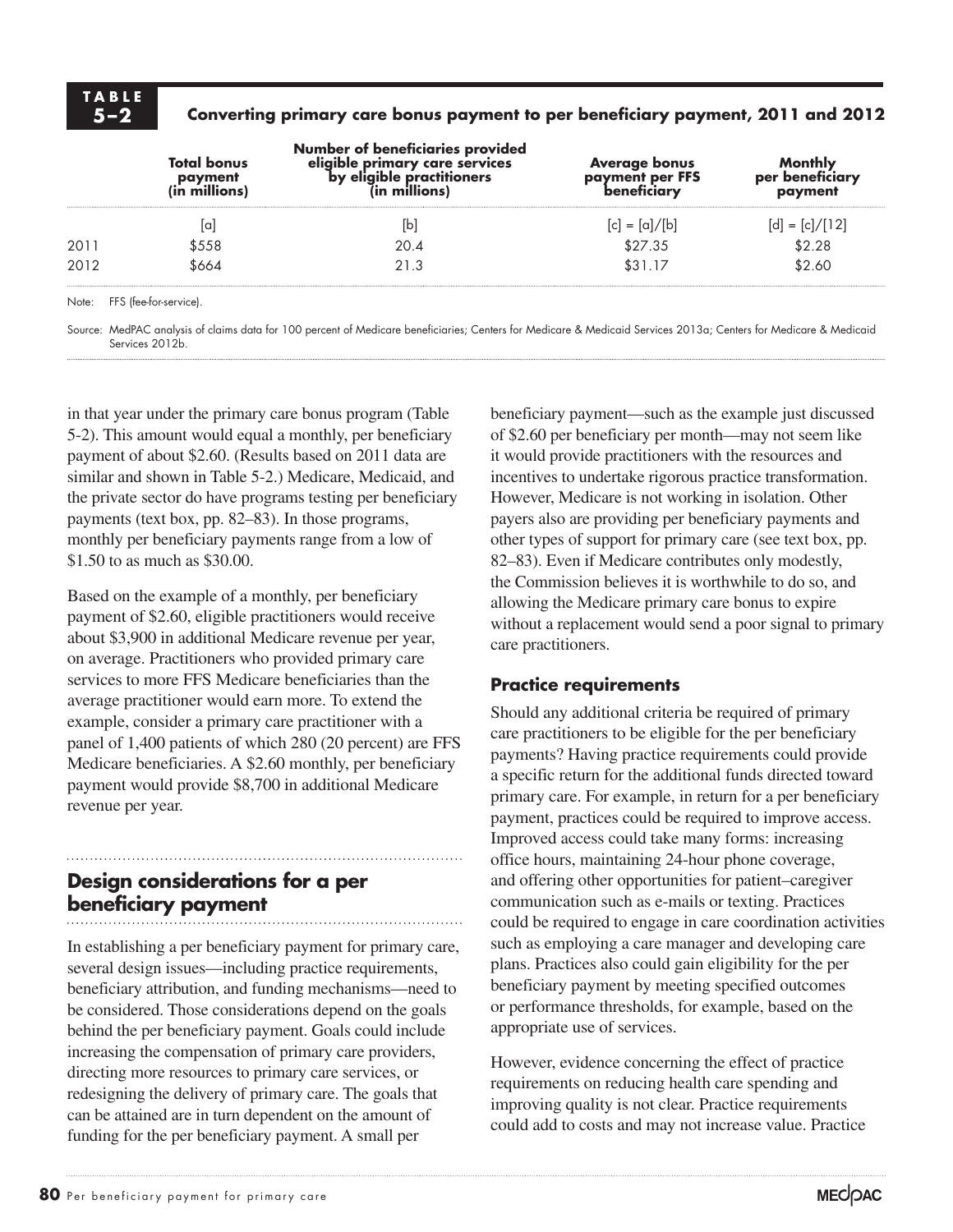## **Fee-for-service billing codes for non-face-to-face activities**

While fee-for-service (FFS) payment has<br>typically focused on face-to-face activity<br>CMS has recently created FFS billing c<br>for some non-face to face activities transitional of typically focused on face-to-face activities, CMS has recently created FFS billing codes for some non-face-to-face activities—transitional care management codes and a chronic care management code.

#### **Transitional care management codes**

CMS established two new transitional care management billing codes in the 2013 fee schedule final rule. Starting January 1, 2013, the Medicare program pays for 30 days of transitional care provided to beneficiaries recently discharged from a hospital, skilled nursing facility, or other facility to a community setting. The two codes correspond to higher and lower intensity medical decision making. The payment is designed to cover activities required to provide comprehensive transitional care management as beneficiaries return home.<sup>5</sup> Use of the new codes has been relatively low because of claims processing issues and because there is often a lag for clinicians to adopt new billing conventions. CMS has released new guidance for billing and has modified its payment processes to clarify when providers should bill for the service, which should increase the number of paid claims (Centers for Medicare & Medicaid Services 2013b).

#### **Chronic care management code**

CMS will be creating a new code under the fee schedule for non-face-to-face chronic care management services for the 2015 fee schedule. The new separately payable code will be for non-face-to-face chronic care management services furnished to patients with multiple (two or more) chronic conditions expected to

last at least 12 months, or until the death of the patient, that place the patient at significant risk of death, acute exacerbation/decompensation, or functional decline. CMS finalized the establishment of the new code in the 2014 fee schedule final rule, but CMS plans to finalize some remaining design elements as part of the 2015 rulemaking (Centers for Medicare & Medicaid Services 2013b).

The requirement when billing for chronic care management services will be that at least 20 minutes of those services be provided over a 30-day period, and CMS will pay only one practitioner per beneficiary for each 30-day period. Before a practitioner can furnish or bill for chronic care management services, the eligible beneficiary must provide his or her written agreement to have the services provided, and the beneficiary will be charged cost sharing.

As part of the scope of chronic care management services, CMS will require practitioners to provide 24-hours-a-day, 7-days-a-week access to health care providers in the practice. CMS is developing practice standards for furnishing chronic care management services. Potential standards could include requiring the practice to use electronic health records that meet meaningful use standards, to employ at least one or more advanced practice registered nurses or physician assistants to provide chronic care management services, to demonstrate the use of written protocols in providing chronic care management services, and to ensure that all practitioners involved in providing chronic care management services have access to the beneficiary's electronic health record. ■

requirements could also limit practitioner participation, especially among small practices. Finally, requirements would also necessitate some sort of process to ensure that practices are in compliance, creating additional costs for practices and the Medicare program.

## **Beneficiary attribution**

Unlike the service-based primary care bonus payment, a per beneficiary payment necessitates attributing a beneficiary to a practitioner to ensure that the right practitioner gets paid and that Medicare does not make duplicate payments to multiple practitioners on behalf of the same beneficiary. In an ideal world, a Medicare beneficiary would designate her primary care practitioner. The designated primary care practitioner would provide the majority of the beneficiary's primary care for that year and for years to come, fostering a strong relationship and continuity of care. However, attributing a beneficiary to the right practitioner could be complicated in practice.

A beneficiary may not make a designation either because she is unaware of the need to do so, does not understand the purpose of making a designation, or feels the time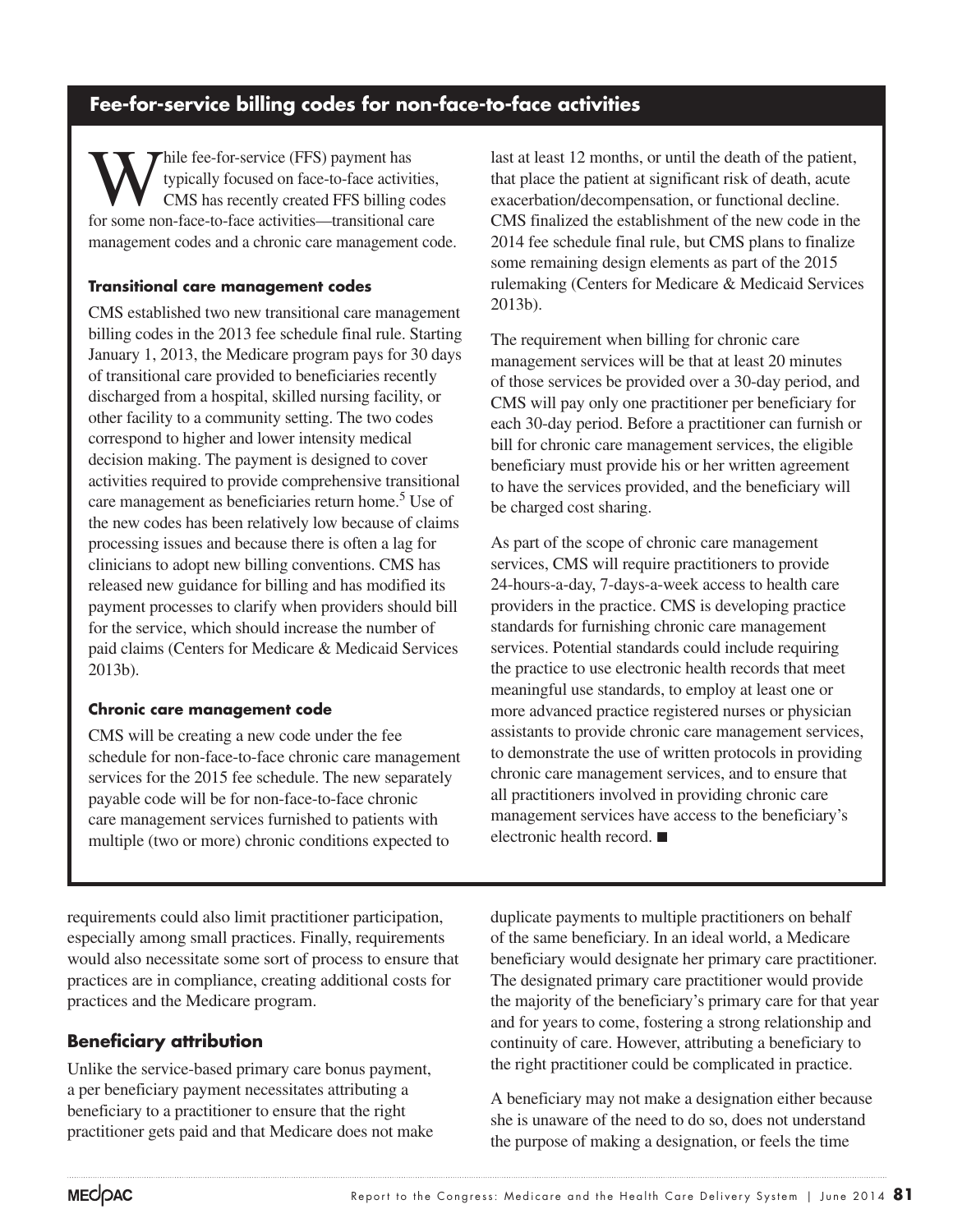# **Examples of per beneficiary payment programs**

Per beneficiary payments have been used for some<br>time by government health programs to reimburse<br>physicians for engaging in activities that are not<br>directly reimburseble under the for schedule, such as time by government health programs to reimburse physicians for engaging in activities that are not directly reimbursable under the fee schedule, such as coordinating care for complex patients or developing a patient-centered medical home (PCMH). These programs have traditionally focused on Medicaid beneficiaries. Under the Patient Protection and Affordable Care Act of 2010 (PPACA), the Center for Medicare and Medicaid Innovation (CMMI) within CMS has developed several programs designed to promote primary care that also have a per beneficiary payment component. This text box outlines a few government-sponsored examples of these programs, including parameters like eligible beneficiaries and providers, practice requirements, and the size of the payments associated with them. Private payers like Blue Cross Blue Shield and Aetna also use this payment model in primary care, but little information about these programs is available because it is considered proprietary.

#### **Medicaid**

State Medicaid programs have varying requirements for providers to qualify for per beneficiary payments, and payment amounts can range from as little as \$1.50 per beneficiary per month to as much as \$30 per beneficiary per month. Most fall between \$3.00 and \$7.00. Requirements often include some degree of medical home certification, limitations on the severity and/or complexity of the patients who qualify, and in many cases practice requirements like 24-hour access, same-day appointments, or additional provider training. Often, the amount of the per beneficiary payment is determined, not by an estimate of costs to meet practice requirements, but by the funds available to the program for that purpose.

*Alabama Patient 1st Program:* Alabama provides a multicomponent case management fee, at a maximum of \$2.60 per beneficiary per month, to providers who agree to serve as the designated primary care practitioner for Medicaid beneficiaries in the state, in addition to the regular Medicaid fee-for-service (FFS) fees for providing specific medical services.

To receive this fee, providers must offer access to office resources 24 hours per day and use health information technology in some way. One use of this technology is

"in-home monitoring," in which Patient 1st enrollees with certain chronic conditions like diabetes or hypertension can monitor their conditions at home by transmitting readings to a centralized database. Providers can receive higher payments by completing training modules on topics like health literacy and medical homes. Performance is measured and providers share in savings with the state. The program has been in place since 2004.

Outside evaluation of this ongoing program will include analysis of Consumer Assessment of Healthcare Providers and Systems® (CAHPS®) surveys for change in patient experience within each community network pilot and before-and-after financial analysis. Key outcomes of interest for the community network pilots will include improved clinical outcomes, improved patient satisfaction, and Medicaid cost containment. Specific measures that will be used include CAHPS survey results, emergency department use by persons with asthma, HbA1C measures for persons with diabetes, inpatient hospitalization rates, immunization rates, and average number of office visits.

*Community Care of North Carolina (CCNC):* This program has been in place since 1998 and has been statewide since 2002. All Medicaid beneficiaries are eligible, including dual eligibles. In 2011, Medicare beneficiaries in seven counties also became eligible as part of a multipayer demonstration project (see below). The current per beneficiary per month payment is \$5 for aged, blind, and disabled patients and \$3 for all others.

Practices qualify if they agree to participate in the state's primary care patient coordination system and provide, coordinate, or authorize all necessary medical care for the practice's enrollees. A regional CCNC entity assists in care management, including identifying resources, collecting performance data, and providing feedback to practices. The feedback includes monthly and quarterly reports on utilization in comparison with peer group practices.

#### **Center for Medicare and Medicaid Innovation (CMMI)**

CMMI has introduced primary care–focused demonstration projects that use per beneficiary

*(continued next page)*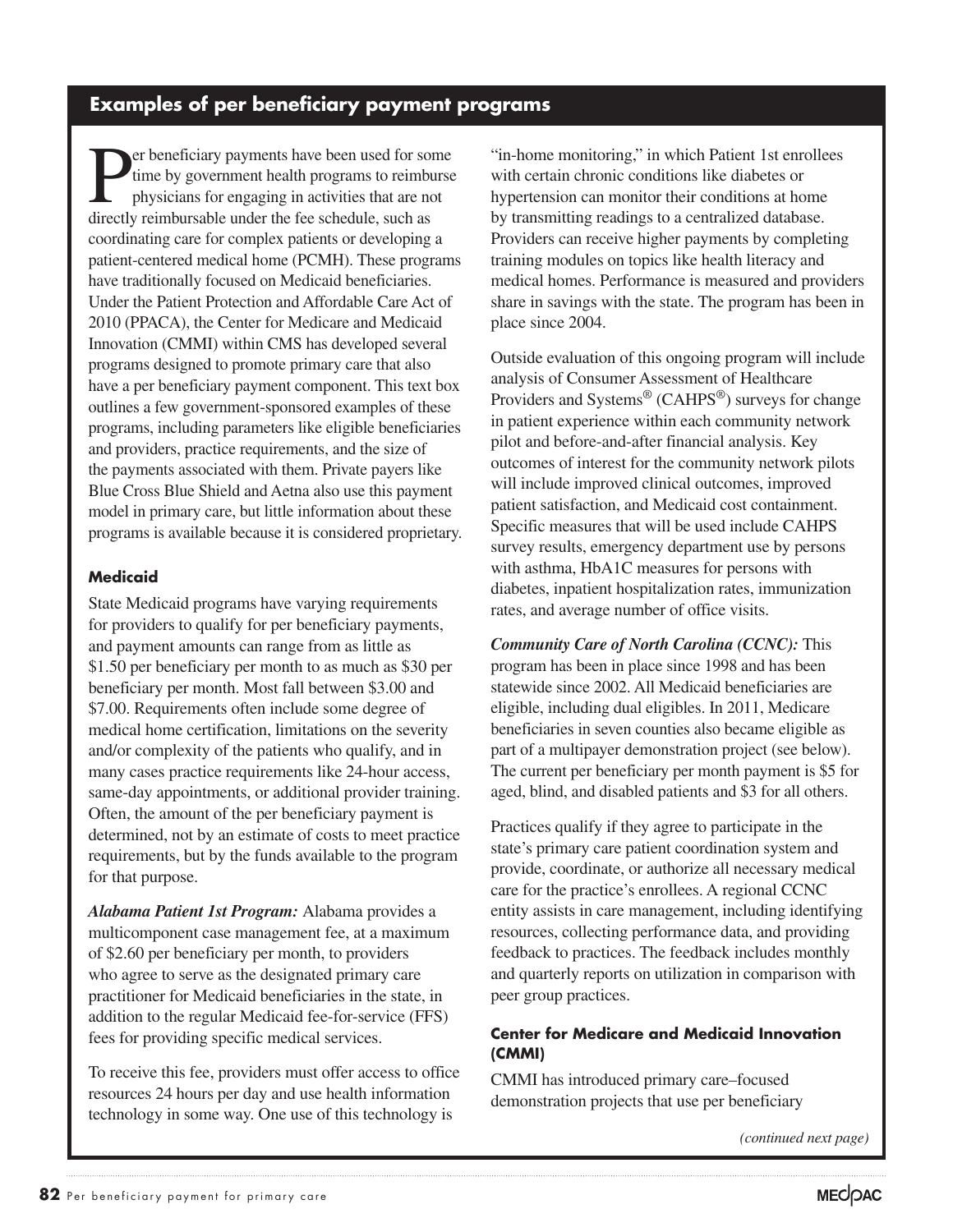## **Examples of per beneficiary payment programs (cont.)**

payments in several different configurations, for both Medicare and Medicaid beneficiaries.

*Comprehensive Primary Care Initiative:* The Comprehensive Primary Care Initiative (CPCI) is a multipayer initiative fostering collaboration between public and private health care payers to strengthen primary care. In August 2012, CMS announced the selection of almost 500 primary care practices in 7 localities, which include 2,347 providers serving an estimated 315,000 Medicare beneficiaries, to participate in the CPCI. The CPCI will test innovations in both service delivery and payment. Comprehensive primary care is characterized as having the following five functions: risk-stratified care management, access and continuity, planned care for chronic conditions and preventive care, patient and caregiver engagement, and coordination of care across the "medical neighborhood." The per beneficiary payments in this initiative are to be used to further those goals.

The payment model includes a monthly care management fee paid to the selected primary care practices on behalf of their FFS Medicare beneficiaries and, in years 2 through 4 of the initiative, the potential to share in any savings to the Medicare program. In years 1 and 2, the average per beneficiary per month amount is \$20, and in years 3 and 4 it drops to \$15. Practices also will receive compensation from other payers participating in the initiative, including private insurance companies and other health plans, which will allow them to integrate multipayer funding streams to strengthen their capacity to implement practice-wide quality improvement.

## *Multi-Payer Advanced Primary Care Practice*

*(MAPCP) demonstration:* Under this demonstration, CMS will participate in multipayer reform initiatives that are currently being conducted by states to make advanced primary care practices more broadly available. The demonstration will evaluate whether advanced primary care practice will reduce unjustified use and expenditures; improve the safety, effectiveness, timeliness, and efficiency of health care; increase patient decision making; and increase the availability and delivery of care in underserved areas. The care management fee, which is less than \$10 but varies by state, is intended to cover care coordination, improved

access, patient education, and other services to support chronically ill patients.

- *• Michigan Primary Care Transformation Project:* This program covers commercial, Medicaid, and Medicare patients at participating practices. These practices, which must be medical homes certified either by the National Committee for Quality Assurance (NCQA) (level 2 or 3) or Blue Cross Blue Shield, receive a three-part payment for completing different activities: \$3 per beneficiary per month for care management, \$1.50 for practice transformation support, and up to \$3 for performance improvement. Medicare pays up to \$2 more for its beneficiaries. The project began late in 2011.
- *• Rhode Island Chronic Care Sustainability Initiative Project:* This pilot program covers all insured adults, including Medicare beneficiaries, with chronic illnesses. The pilot sites agree to seek NCQA medical home recognition, to participate in training in the Chronic Care Model, and to hire a nurse care manager. In exchange, sites receive a \$3 per beneficiary per month payment for implementing medical home features and an additional \$0.80 per beneficiary per month for on-site care management activities. The program initially focuses on beneficiaries with coronary artery disease, diabetes, depression, and smoking cessation. Performance measures include cost and utilization measures for emergency department services, prescription drugs, and hospital admissions. This project began in 2008 and was included in the MAPCP in 2011.

#### *Federally Qualified Health Center (FQHC)*

*demonstration:* The 473 participating FQHCs are expected to achieve level-3 patient-centered medical home recognition, help patients manage chronic conditions, and actively coordinate care for patients. To help participating FQHCs make these investments in patient care and infrastructure, the demonstration will pay them a \$6 monthly care management fee for each eligible Medicare beneficiary receiving primary care services. This demonstration began November 1, 2011, and will run until October 31, 2014. ■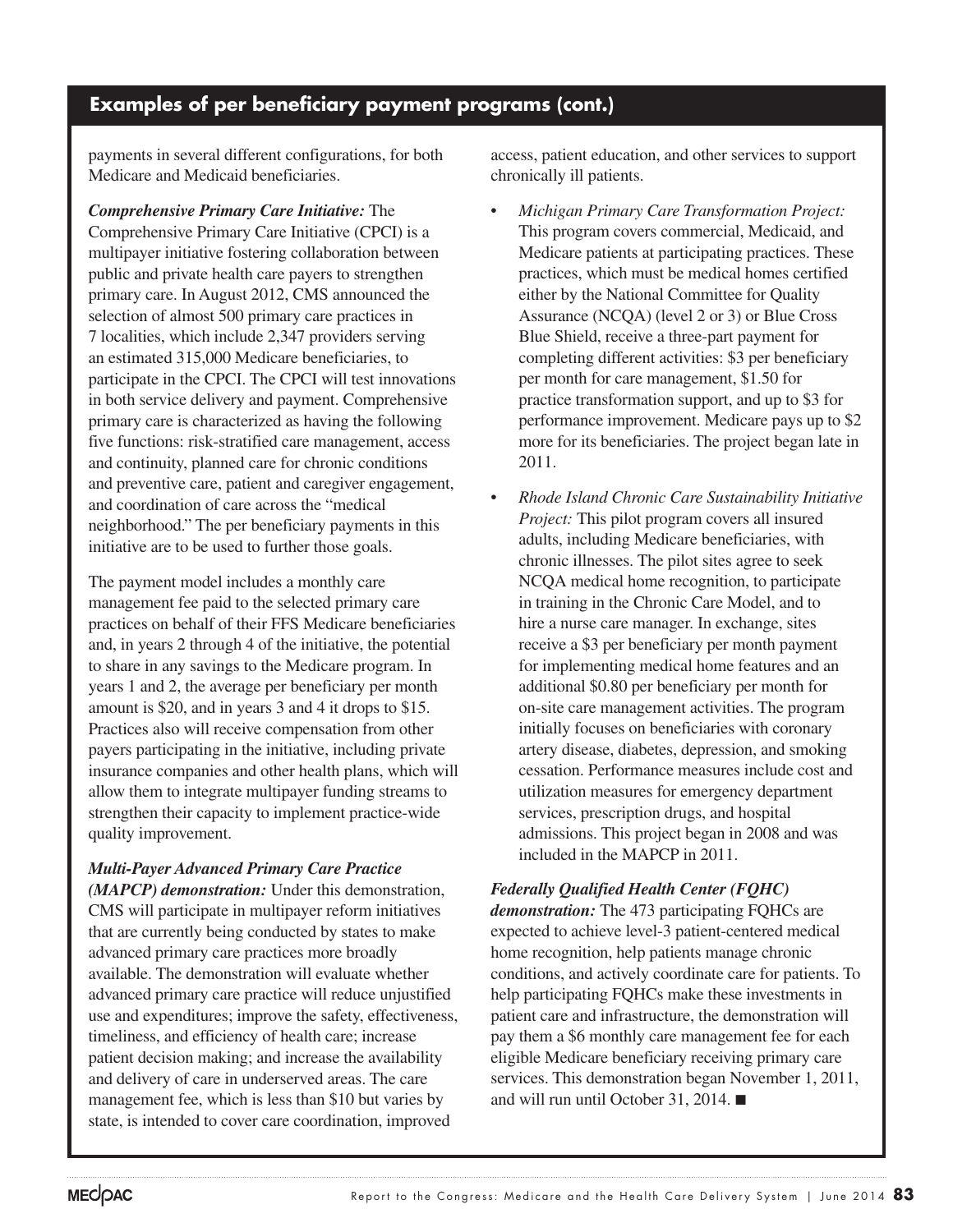**84** Per beneficiary payment for primary care

and effort involved is too burdensome. Also, a beneficiary could designate one practitioner as her primary care practitioner, but be furnished care by another primary care practitioner throughout the year. In that case, the per beneficiary payment would not be well targeted. A beneficiary may also switch primary care practitioners from year to year, increasing the administrative complexity of designation for both the beneficiary and CMS. Finally, a beneficiary could feel pressured to sign designation forms if asked to do so by a practitioner at an office visit.

As an alternative, CMS could assign beneficiaries to primary care practitioners based on who furnished the majority of their primary care services in a year. An advantage of this option is that it would be easier to administer. Like the primary care bonus payment, the practitioner would receive payment automatically without extra paperwork requirements on behalf of practitioners and beneficiaries. This option requires a decision as to whether beneficiaries would be attributed prospectively or retrospectively.

In prospective attribution, beneficiaries are attributed to practitioners at the beginning of the performance year based on the majority of primary care services furnished in the previous year. In this case, the practitioner could be paid throughout the year and may be better positioned to make front-end investments in infrastructure and staffing that facilitate care coordination. However, practitioners could also be paid for beneficiaries no longer under their care.

In retrospective attribution, beneficiaries are attributed to practitioners at the end of the performance year based on the majority of primary care services furnished in that year. In this case, the practitioner would be paid only for beneficiaries under his or her care. But, the per beneficiary payment would have to be paid after year's end, which could make it more difficult to make front-end investments in the practice. Of course, for practitioners who see the same number of Medicare beneficiaries from year to year, annual per beneficiary payments would be similar under prospective and retrospective attribution.

Hybrids of the three approaches—designation, prospective attribution, and retrospective attribution—also could be considered. For example, CMS could assign beneficiaries prospectively and adjust for errors retrospectively. Alternatively, beneficiaries could be asked to designate their primary care practitioners, but if beneficiaries have not made designations after a period of time, CMS

could attribute them to practitioners prospectively or retrospectively.

Data on the number of primary care practitioners seen annually by beneficiaries could help determine how to attribute beneficiaries to practitioners. Medicare FFS beneficiaries typically do see multiple practitioners and even multiple primary care practitioners in a year (Medicare Payment Advisory Commission 2006a, Pham et al. 2007). However, for the per beneficiary payment, we are concerned with attributing beneficiaries who received eligible primary care services to the eligible primary care practitioners who provided those services. Limiting to that set of beneficiaries, services, and practitioners greatly reduces the number of practitioners seen by beneficiaries in a year: In 2012, 69 percent of beneficiaries received eligible primary care services from only one eligible primary care practitioner, and 90 percent of beneficiaries received eligible primary care services from one or two eligible primary care practitioners.

It also would be useful to know the extent to which beneficiaries switch primary practitioners from year to year. A 2007 study of 2000–2001 claims data found that 20 percent of Medicare beneficiaries had a change in the primary care practitioner who performed the majority of their primary care services (Pham et al. 2007). We plan to investigate this issue further with more recent claims data.

Finally, beneficiaries may be receiving primary care services from multiple practitioners at the same practice. In that case, it may be more appropriate to attribute beneficiaries to practices rather than to individual practitioners. We will investigate this concept in future work.

## **Funding**

Funding the per beneficiary payment for primary care can address two goals: increase support for primary care and rebalance the fee schedule. These goals can be achieved by reducing payments for overpriced services and redistributing the savings to the per beneficiary payment. One funding method is to apply an equal percentage reduction to the payments of those services most likely to be overpriced: services in the fee schedule except those eligible for the primary care bonus. Another funding method is to reduce the payments for services specifically identified as overpriced on a service-by-service basis and fund the per beneficiary payment with the savings. This method would require a change in the current policy on redistribution of savings from overpriced services. Under both funding methods, we are assuming that beneficiaries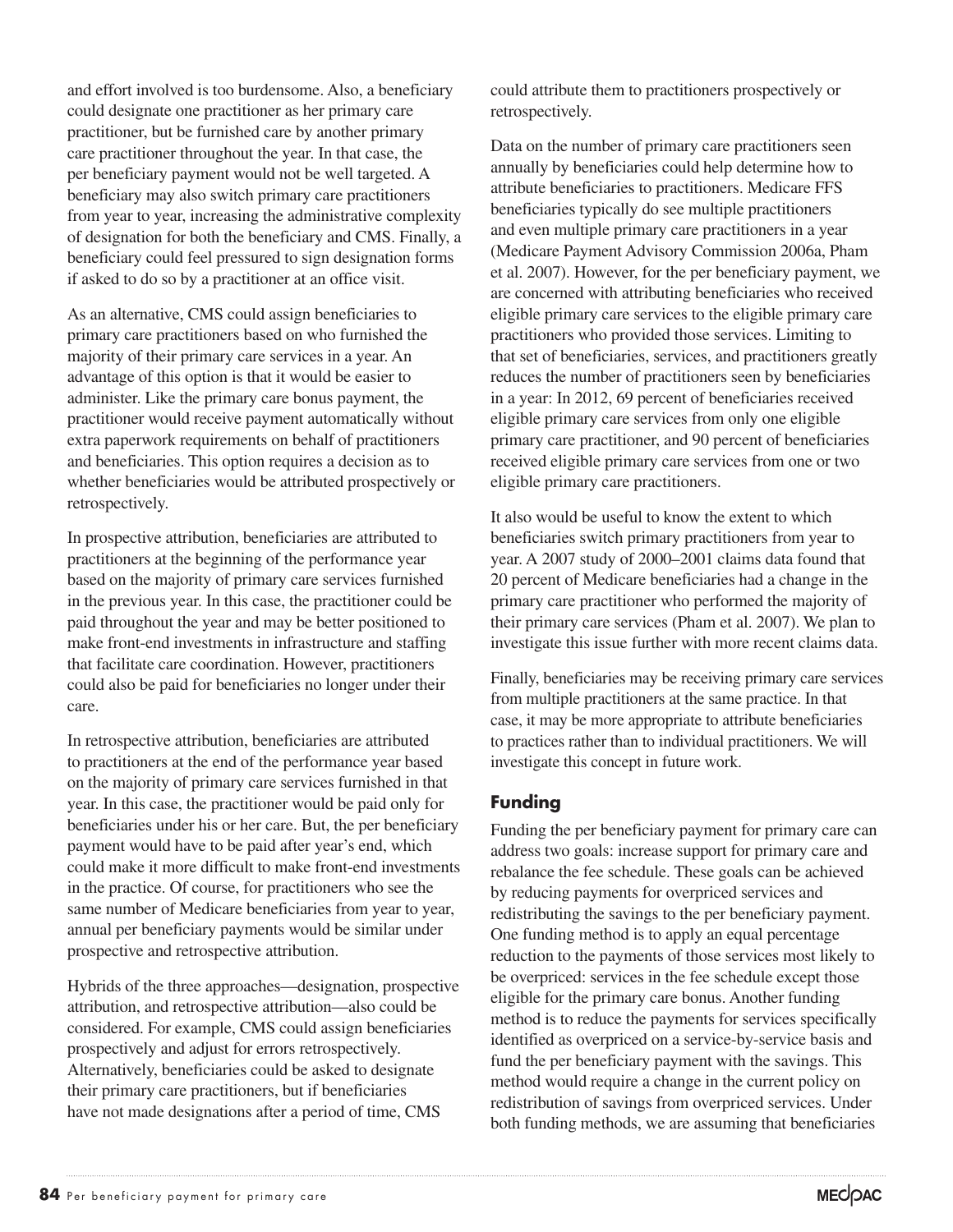are not charged cost sharing to fund the per beneficiary payment for primary care.

#### **Reducing fees of services not eligible for the primary care bonus payment**

As discussed in the section on undervaluation of primary care services and illustrated in Figure 5-1 (p. 76), primary care services are composed largely of activities that require a practitioner's time—taking the patient's history; examining the patient; and engaging in medical decision making, counseling, and coordinating care. Those labor-intensive activities do not lend themselves to reductions in time and effort. By contrast, other services—especially procedurally based services—tend over time to become overpriced relative to primary care services due to advances in technology, technique, and other factors.

If primary care services are protected while payments are reduced for all other services, the specific payment reduction required would depend on the amount of the per beneficiary payment. As explained earlier, the current primary care bonus payment is equivalent to a per beneficiary payment of \$2.60 per month. With that payment amount as an example, one option would be to reduce fees for the 90 percent of the fee schedule not eligible for the primary care bonus payment. Under this option, the reduction would be 1.1 percent (Figure 5-3).

Another option would be to protect all bonus-eligible E&M services from fee reductions, regardless of a practitioner's specialty designation and regardless of whether primary care services account for at least 60 percent of the practitioner's allowed charges. In this case, funding would come from about 75 percent of the fee schedule. Because the funding would be coming from a smaller portion of the fee schedule, the reduction would be larger: 1.4 percent.

#### **Reducing the fees of overpriced services**

The Commission has made a series of recommendations on identifying and reducing payments for overpriced services (Medicare Payment Advisory Commission 2011, Medicare Payment Advisory Commission 2006b). Most recently—in our October 2011 letter on repeal of the SGR—the Commission recommended that the payment reductions should achieve an annual numeric goal for each of five consecutive years of at least 1 percent of the fee schedule. Redistributing 1 percent of the fee schedule each year from overpriced services would fund per beneficiary



#### **5–3 Two options for funding the per beneficiary payment from services not eligible for the primary care bonus payment**



per month payments of roughly \$2.60, \$5.20, \$7.80, \$10.40, and \$13.00 in years 1, 2, 3, 4, and 5, respectively.<sup>6</sup>

Achieving savings from overpriced services sufficient to fund a per beneficiary payment for primary care will require a concerted effort. It will require, first, review of the accuracy of the fee schedule's relative value units (RVUs), either as part of a process of validating the (KVUS), ender as part of a process of vandating the<br>RVUs—a PPACA requirement that is taking some time to fulfill—or in the meantime as part of a current initiative to review RVUs. Second, it will require a targeting of savings from overpriced services to the per beneficiary payment. From overpriced services to the performation to graphiem.<br>Current policy is to distribute such savings to all services equally as a percentage adjustment to fee schedule payments.7

Validating the RVUs of overpriced services—Under a provision in PPACA, the Secretary is required to establish a process to validate the fee schedule's RVUs. The validation process is to include a sampling of services that meet criteria such as rapid growth,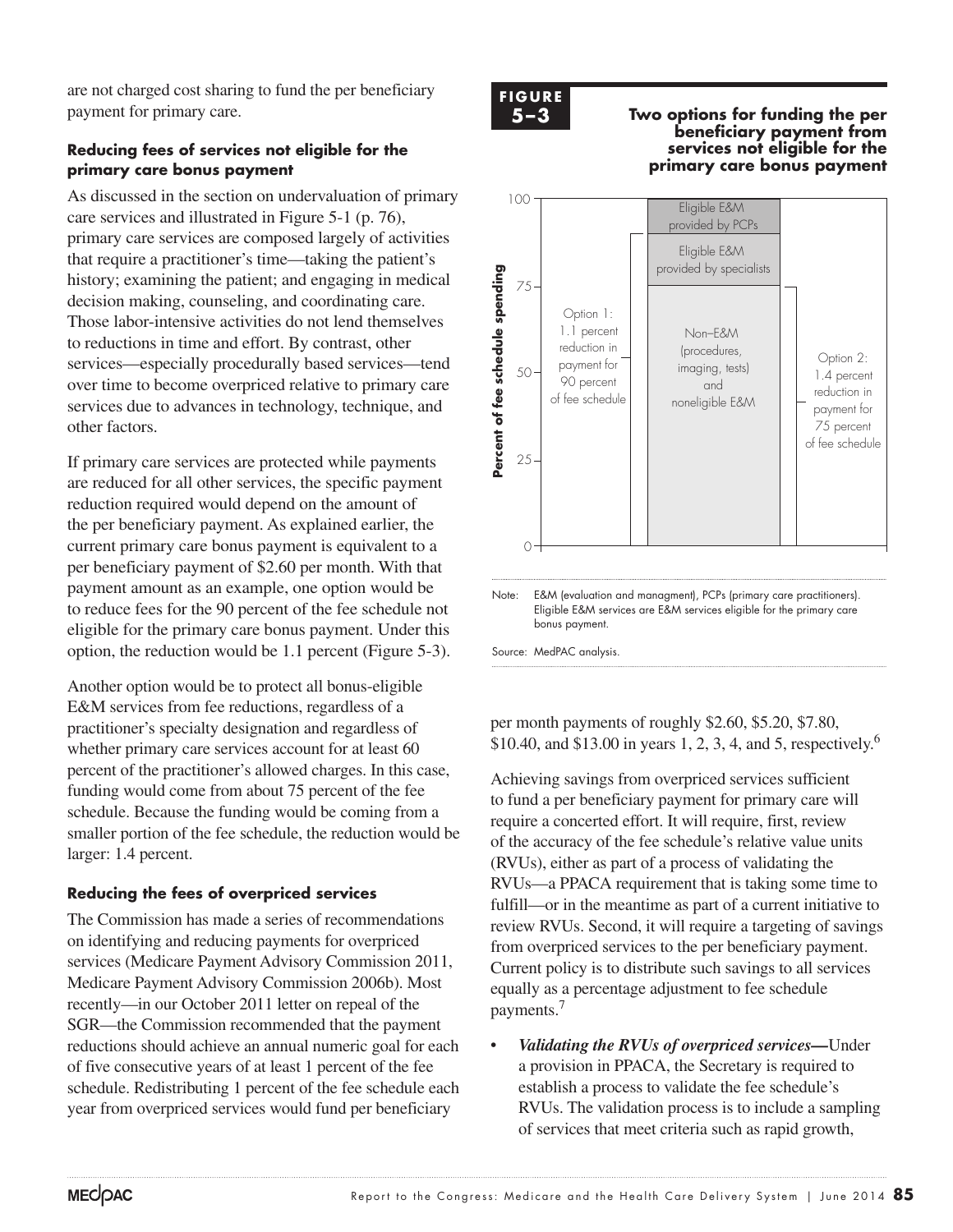**F i g ur e FIGURE 5–4**

#### **5–4 Further savings are possible Further savings are... under potentially misvalued services initiative, 2014**



**Services by review status (as a percent of estimated allowed charges)**

charges. Services reviewed are those listed in fee schedule final rules for 2009 to 2014 as new, revised, or potentially misvalued.

Source: CMS final rules and utilization file for 2014 impacts. Note: Note and Source in InDesign.

use of new technologies, and substantial changes in practice expenses or that meet other criteria for identifying services that may be misvalued. The process is to consider work elements such as time, mental effort, and other factors.

As part of the validation process, the law gives the Secretary the authority to make appropriate adjustments to the RVUs for practitioner work. CMS sees validation of RVUs as a new requirement and one that would complement the ongoing efforts of the American Medical Association (AMA)/Specialty Society Relative Value Scale Update Committee (RUC) to provide recommendations on the valuation of fee schedule services.8

The fee schedule's RVUs for the work of physicians and other health professionals offer an example of how validation could occur.<sup>9</sup> The statute defines this work as consisting of time and intensity—the amount of time it takes to furnish a service and the intensity of work effort per unit of time. As a measure of the time component of this definition, CMS has a time estimate for each service with a work RVU.

Studies have shown that CMS's time estimates are inaccurate. Contractors working for CMS and the Assistant Secretary for Planning and Evaluation within the Department of Health and Human Services have found that the time estimates are too high for some services (Cromwell et al. 2007, Cromwell et al. 2004, McCall et al. 2006). The Government Accountability Office has found that the fee schedule does not adequately account for efficiencies that arise when a practitioner provides multiple services for the same patient on the same day (Government Accountability Office 2009).

To support validation of the time estimates and RVUs generally, the Commission recommended that the Secretary regularly collect data to establish more accurate RVUs (Medicare Payment Advisory Commission 2011). Further, to help assess whether Medicare's fees are adequate for efficient care delivery, the Commission recommended that the Secretary collect the data from a cohort of efficient practices rather than a sample of all practices. The Commission has worked with contractors to give the Secretary advice on how to collect the data.<sup>10</sup>

CMS is taking steps to fulfill the PPACA requirement on validating RVUs. First, the agency has established a contract with the RAND Corporation for development of a model to predict work RVUs and the components of those RVUs—time and intensity. The contractor will use a model design informed by statistical methodologies and an approach used to develop the RVUs initially. The contractor then will test the model with a representative set of CMS-provided billing codes. During the project, the contractor will consult with a technical expert panel for advice on model design issues and interpretation of results. Second, CMS has established a contract with the Urban Institute for collection of time data from several physician practices. As part of the project, the contractor will use the data collected to develop objective time estimates. The contractor will then convene groups of physicians from a range of specialties to review the new time data and their implications for the fee schedule's work RVUs.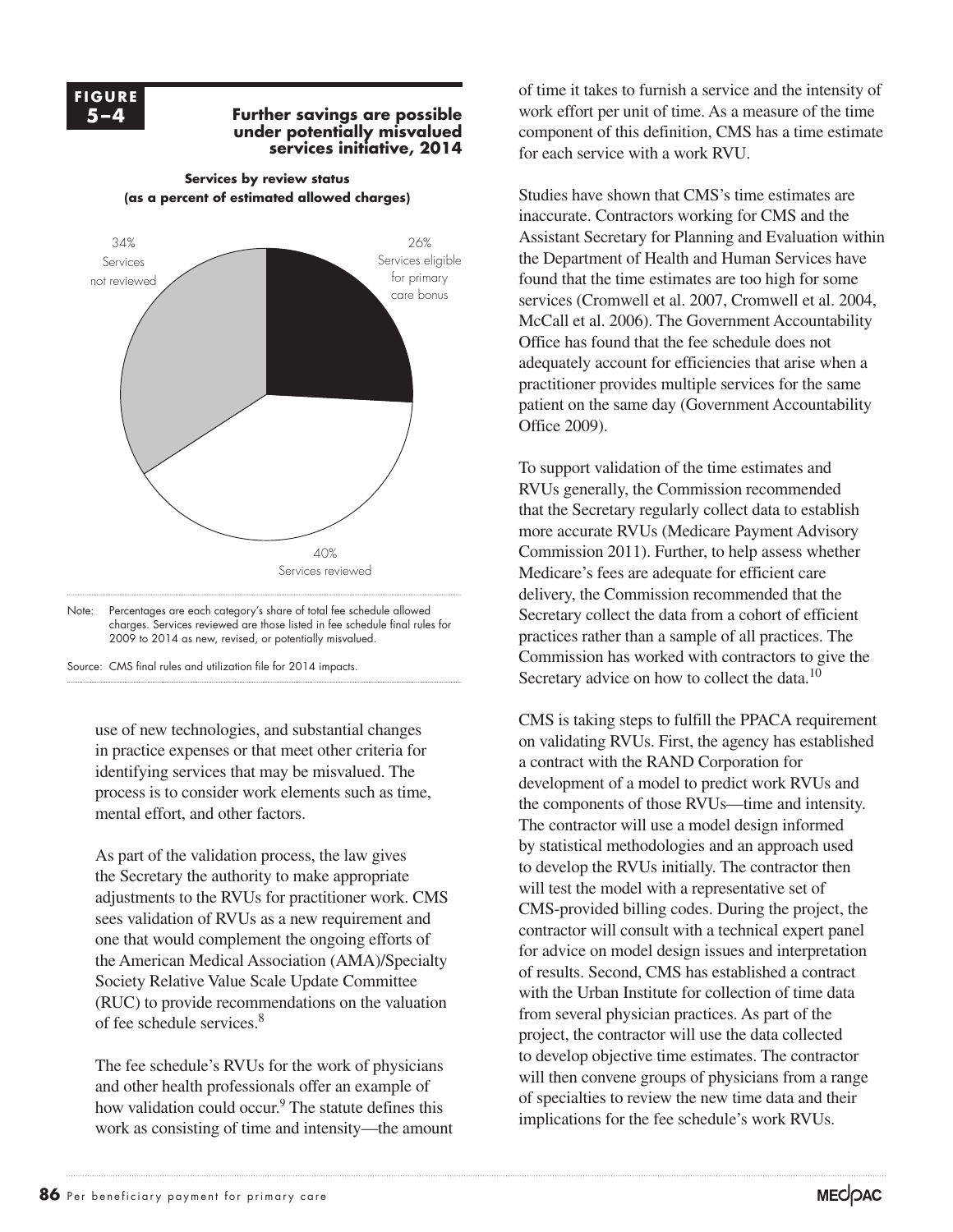• *Reviewing RVUs under the current potentially misvalued services initiative—*Pending validation of the fee schedule's RVUs, there is an initiative concerning potentially misvalued services now underway that can serve as a source of savings to fund a per beneficiary payment for primary care. Under this initiative, CMS is working with the RUC to identify and review services that meet certain screening criteria (e.g., high volume growth).

It has been argued that this potentially misvalued services initiative already has captured most of the potential savings from overpriced services (Madara 2013). The assertion is that the services not yet reviewed represent low-volume services or services with moderate RVUs and, therefore, that their review would not have a high impact on fee schedule spending.

There are several reasons why the potentially misvalued services initiative remains an important source of savings. First, the services not yet reviewed do account for a meaningful share of fee schedule spending: 34 percent (Figure 5-4). Second, while the initiative has produced savings, further savings are possible even among those services already reviewed. According to an AMA progress report, a total of 1,451 services have been reviewed (American Medical Association 2014). Work RVUs were reviewed for 1,085 services, practice expense RVUs were revised for 119 services, and billing codes were deleted for 247 services. Among the services whose work RVUs were reviewed, the RVUs were decreased for 531 services, but they were increased (120 services) or maintained (434 services) for another 554 services. Further examination of the services whose work RVUs were increased or maintained could lead to additional decreases in work RVUs.

One further source of savings concerns a factor in the fee schedule's definition of the work of physicians and other health professionals. Recall that the statute defines this work as consisting of the time spent providing a service and the intensity of work effort per unit of time. Over the course of the potentially misvalued services initiative, estimates of the time professionals spend providing services have gone down for a number of services. However, their work RVUs have not gone down as much: The time estimates decreased by an average of 18 percent,



#### **5–3 Time estimates have decreased more than work RVUs, 2008–2014**

|                             | Number of<br>services | <b>Average</b><br>percent<br>change |
|-----------------------------|-----------------------|-------------------------------------|
| Work RVUs<br>Time estimates |                       | $-7\%$<br>18                        |

Note: RVU (relative value unit). Services had work RVUs and time estimates in 2008 and 2014 and had a decrease in work RVUs, a decrease in work time estimate, or both.

Source: MedPAC analysis of physician time and RVU files from CMS.

but the work RVUs decreased by an average of 7 percent (Table 5-3). Such a disparity could arise if the RUC is offsetting some of the decreases in time by increasing intensity. (Inflation in the time estimates for some services could also have a small effect on the disparity.<sup>11</sup>) Further review of the RVUs for these services could lead to decreases more in line with decreases in time estimates and, therefore, could increase the savings available to fund the per beneficiary payment for primary care.

*Targeting savings from overpriced services***—When** the fee schedule's RVUs are changed, the Medicare statute requires that the effect on spending must be budget neutral.<sup>12</sup> Specifically, if decreases (or increases) in the fee schedule's RVUs would have an impact of \$20 million or more on spending, CMS must make a compensating payment adjustment. The current policy is to redistribute the savings to all other services. Underpriced, accurately priced, and overpriced services all receive the same budgetneutrality adjustment.

Under the funding mechanism discussed here, the budget-neutrality policy would be revised and savings from overpriced services would be redistributed solely to the payment for primary care. In addition to providing a funding source, doing so would help rebalance the fee schedule.

## **Conclusion**

The Commission remains concerned that—within Medicare's fee schedule for the services of physicians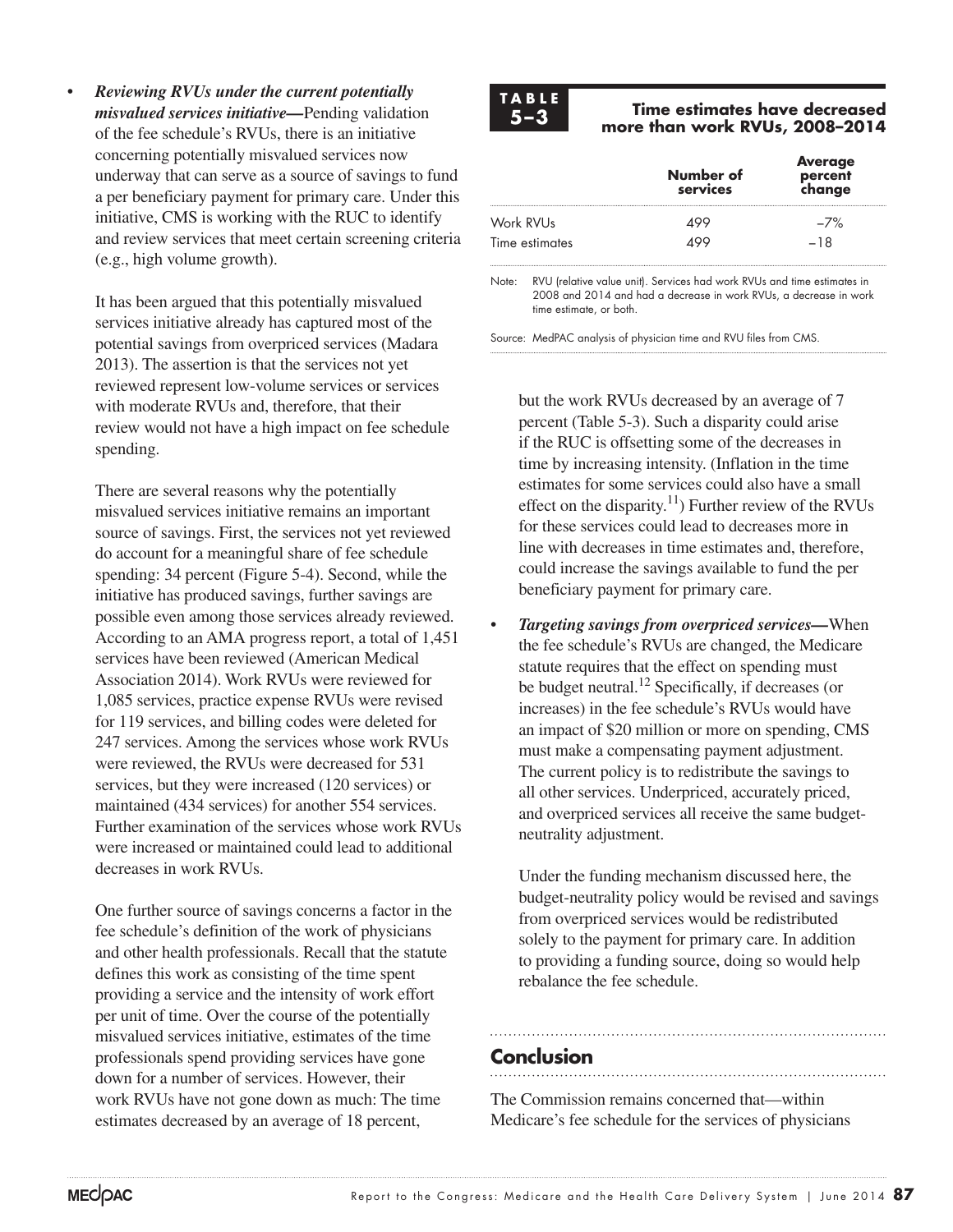and other health professionals—primary care remains undervalued. Moreover, such FFS payment is ill suited as a payment method for the non-face-to-face activities in primary care. Those activities are necessary to achieve care coordination for Medicare beneficiaries, especially those with multiple chronic conditions. Expiration of the primary care bonus at the end of 2015 provides an opportunity to revisit the structure of payment for primary care and to consider the alternative of a per beneficiary payment. The Commission plans to continue work on these issues, including design considerations for a per beneficiary payment: the payment amount, requirements that practices must meet to receive the payment, mechanisms for attributing beneficiaries to practitioners or practices, and methods for funding a per beneficiary payment. ■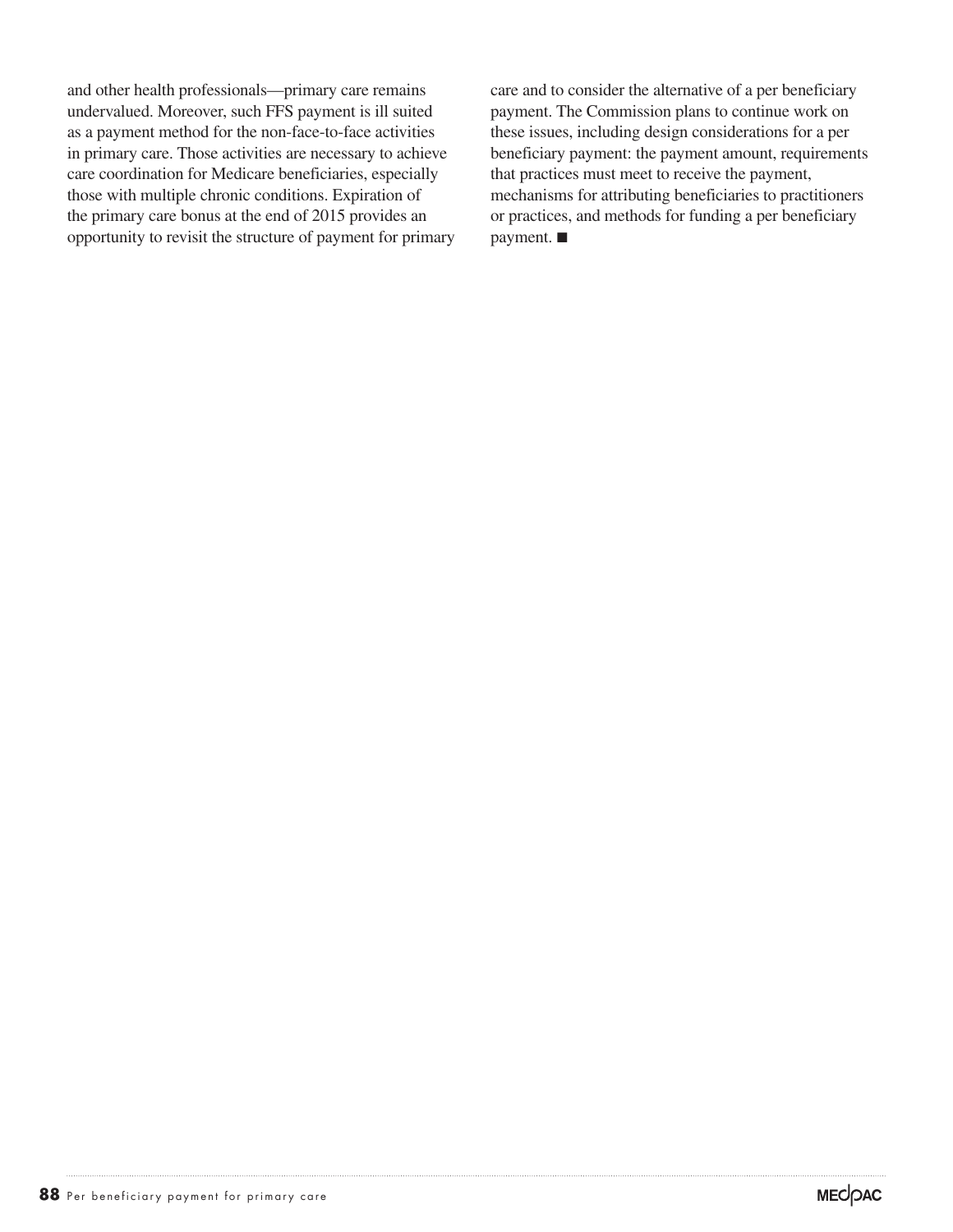# **Endnotes**

- 1 The analysis of physician compensation is an update of earlier work performed on behalf of the Commission (for a description of the original analysis, see Berenson et al. 2010).
- 2 The primary care specialties in the analysis are family medicine, internal medicine, and general pediatrics.
- 3 To account for differences among specialties in hours worked per week, the contractor's earlier analysis for the Commission—with MGMA data for 2007—included comparisons of hourly compensation. The results were similar to those from the analysis of the 2010 data on annual compensation: hourly compensation for procedural specialties and radiology was more than double the hourly compensation rate for primary care. Analysis of hourly compensation was not possible with the 2010 data because the newer MGMA survey did not include questions about hours worked.
- 4 Fee schedule payments also include an estimate for practice expenses, but compensation, in the analysis discussed here, is calculated net of practice expenses.
- 5 The transitional care management code requires one face-toface visit (not paid separately) as well as the non-face-to-face time required to deliver the transitional care.
- 6 The Protecting Access to Medicare Act of 2014 limited the funding that could be redistributed from overpriced services to the per beneficiary payment. The law set a target for reduced payments from overpriced services equal to 0.5 percent of fee schedule expenditures. If the target is not met in any one year—2017 through 2020—the savings from reduced payments for overpriced services will not be redistributed to all other services in the fee schedule as they would be otherwise. With this provision, the law claimed \$4 billion in savings over 10 years (2014–2024) to help fund a temporary (one-year) increase in fee schedule payment rates through March 31, 2015. This increase overrode a 24.1 percent reduction in rates that would have occurred on April 1, 2014, under the SGR formula.
- 7 The Protecting Access to Medicare Act of 2014 modified current policy. The law created the exception for any year in which the 0.5 percent target for savings from overpriced services is not met.
- 8 The RUC website is at http://www.ama-assn.org/ama/pub/ physician-resources/solutions-managing-your-practice/ coding-billing-insurance/medicare/the-resource-basedrelative-value-scale/the-rvs-update-committee.page. The Commission's March 2006 report (http://medpac.gov/ publications%5Ccongressional\_reports%5CMar06\_Ch03.pdf) also has a discussion.
- 9 In addition to RVUs for work, the fee schedule has RVUs for practice expense and for professional liability insurance.
- 10 Options for collecting the data were discussed in a 2012 Commission comment letter on CMS's proposed rule on the physician fee schedule (http://medpac.gov/ documents/08312012\_PartB\_comment.pdf).
- 11 Methods for assessing the accuracy of time estimates are described in the Commission's 2012 comment letter on CMS's proposed rule on the physician fee schedule (http:// medpac.gov/documents/08312012\_PartB\_comment.pdf).
- 12 The statutory requirement reads as follows: "the adjustments (to fee schedule RVUs) for a year may not cause the amount of expenditures under (the fee schedule) for the year to differ by more than \$20,000,000 from the amount of expenditures under (the fee schedule) that would have been made if such adjustments had not been made."